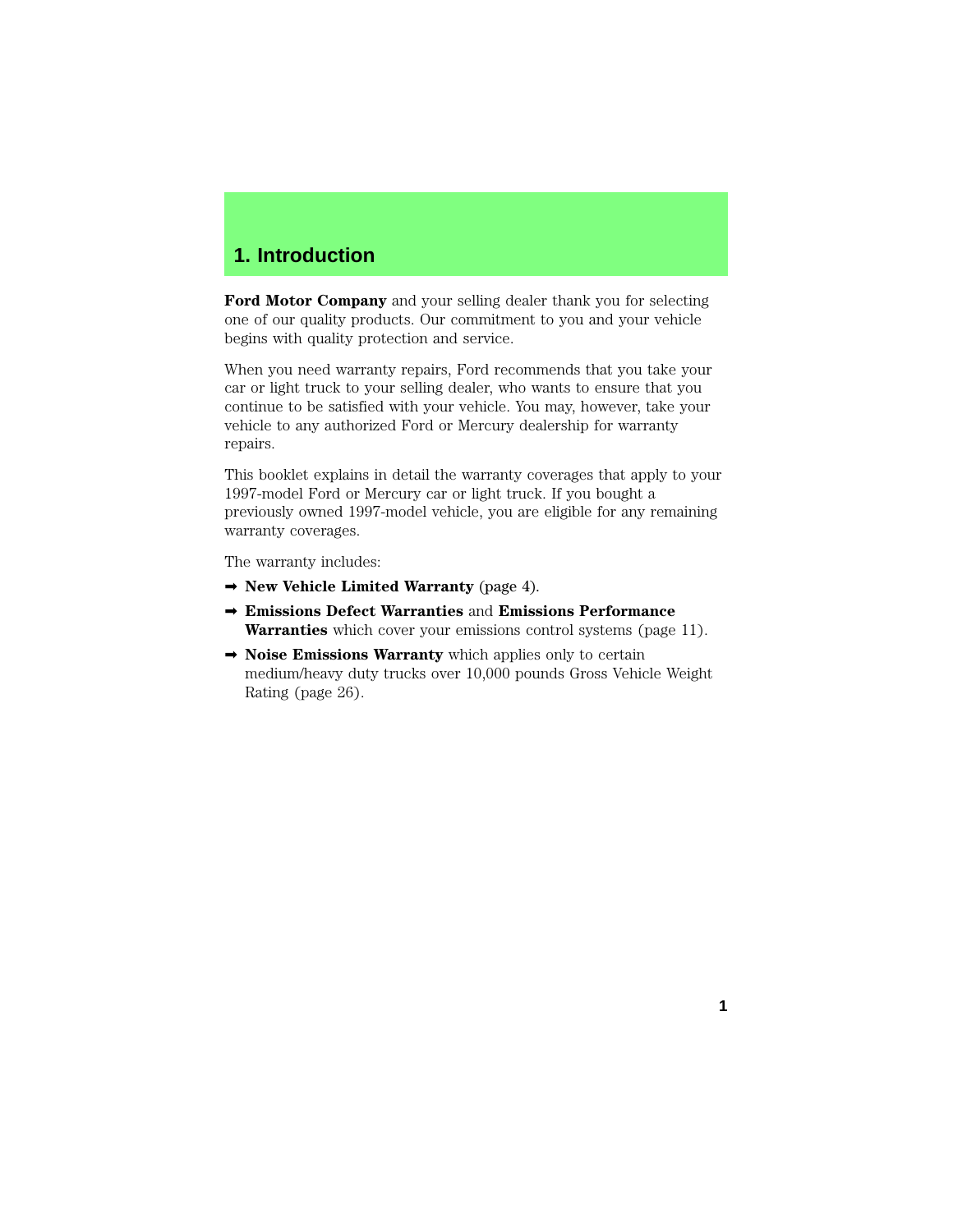# **2. Important information you should know**

### **IF YOU NEED CUSTOMER ASSISTANCE**

Your Ford Motor Company dealer is available to assist you with all your automotive needs. Please follow the procedures outlined in **Customer Assistance**, on the inside front cover of this booklet.

In addition, if you are an eligible U.S. owner, you may use - at no cost the services of the Dispute Settlement Board. The Board is a panel of impartial individuals who resolve disputes; for details, see **Dispute Settlement Board** (page 28).

### **KNOW WHEN YOUR WARRANTY BEGINS**

Your **Warranty Start Date** is the day you take delivery of your new vehicle or the day it is first put into service (for example, as a dealer demonstrator), whichever occurs first.

## **CHECK YOUR VEHICLE**

We try to check vehicles carefully at the assembly plant and the dealership, and we usually correct any defects or damage to paint, sheet metal, upholstery, or other appearance items. But occasionally something may slip past us, and as a customer may find that a vehicle was damaged before he or she took delivery. If you see any damage or defect when you receive your vehicle, notify your dealership immediately.

## **MAINTAIN YOUR VEHICLE PROPERLY**

Your glove box contains an **Owner Guide** and a **Service Guide** booklet for reference and for recording maintenance work done on your vehicle.

Proper vehicle maintenance is the responsibility of the owner. Ford Motor Company may deny you warranty coverage if you fail to keep records and receipts indicating that the vehicle maintenance specified in the Service Guide has been performed.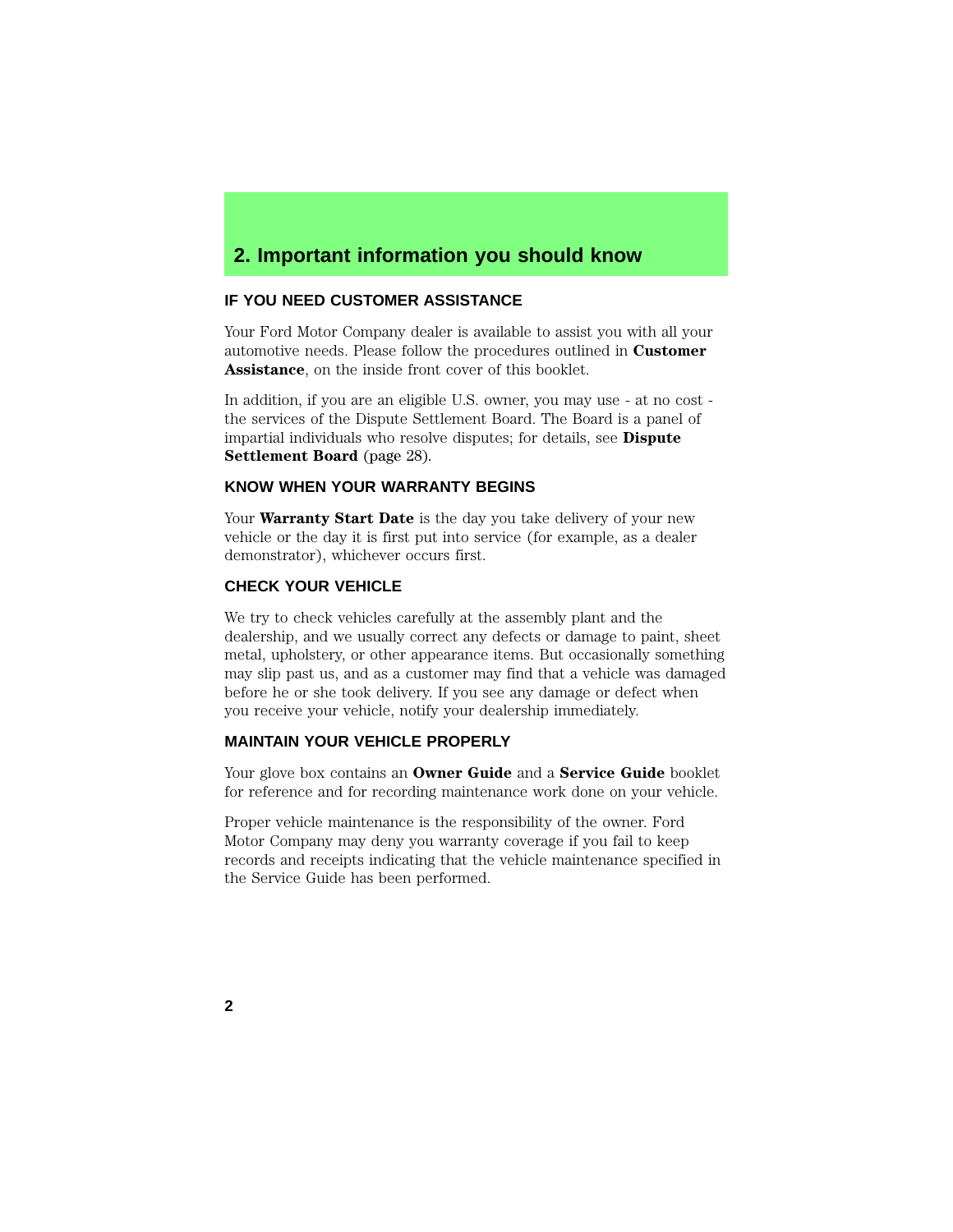## **WHO PAYS FOR WARRANTY REPAIRS?**

You will not be charged for warranty repairs made during the warranty periods for Bumper to Bumper, Safety Restraint, Corrosion or Emissions Coverage.

Some states may require a tax on all or a portion of warranty repairs. Where state law requires, the tax must be paid by you, the owner of the vehicle.

Sometimes Ford may offer a special adjustment program to pay all or part of the cost of certain repairs beyond the terms of the warranty. Check with your dealer or call **1–800–392–3673 (FORD)** to learn whether any adjustment program is applicable to your vehicle. Please have your vehicle identification number available.

## **DO WARRANTIES APPLY IN OTHER COUNTRIES?**

The **New Vehicle Limited Warranty** and the **Emissions Warranties** described in this booklet apply to your vehicle if:

- it was originally sold or released by a Ford Motor Company dealership in the United States or U.S. Federalized Territories; and
- it was originally registered/licensed and operated in the United States, U.S Federalized Territories, or Canada.

If you meet those two requirements, you do have warranty coverage when you travel with this vehicle outside the United States, U.S. Federalized Territories, or Canada. In some cases, however, you may have to pay the servicing Ford dealer in a foreign country for a repair that is covered under the U.S. warranty. If this happens, be sure to save the repair order or invoice. You should present this document to a U.S. Ford Motor Company dealer for refund consideration.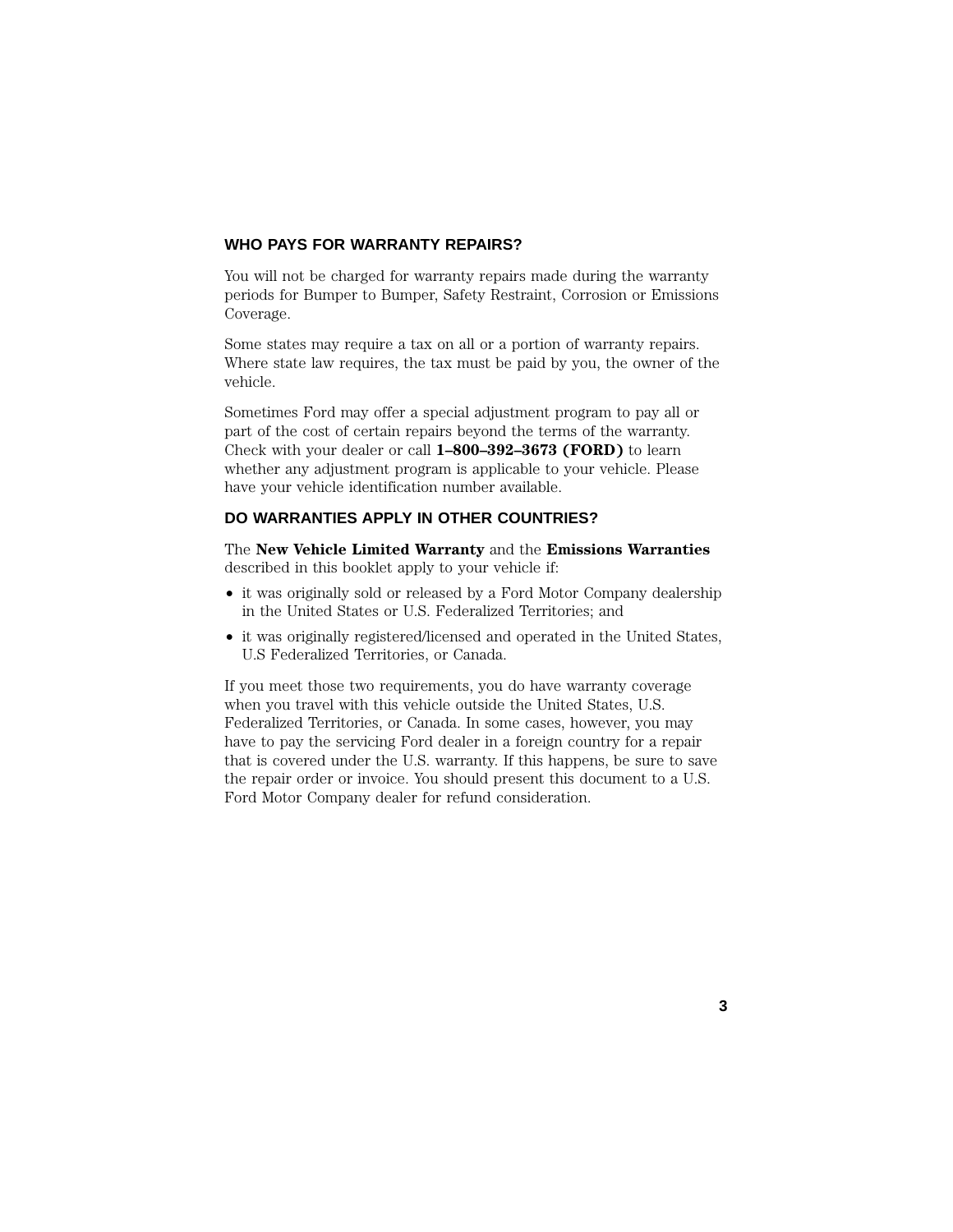# **3. The new vehicle limited warranty for your 1997-model vehicle**

Your NEW VEHICLE LIMITED WARRANTY gives you specific legal rights. You may have other rights that vary from state to state. The New Vehicle Limited Warranty is the only express warranty applicable to your vehicle. Ford neither assumes nor authorizes anyone to assume for it any other obligation or liability in connection with your vehicle or this warranty.

Ford and your dealer are nor responsible for any time that you lose, for any inconvenience you might be caused, for the loss of your transportation, or for any other incidental or consequential damages you may have.

You may have some implied warranties. For example, you may have:

- an implied warranty or merchantability (that the car or light truck is reasonably fir for the general purpose for which it was sold); or
- an implied warranty of fitness for a particular purpose (that the car or light truck is suitable for your special purposes).

These implied warranties are limited, to the extent allowed by law, to the time period covered by the written warranties, or to the applicable time period provided by state law, whichever period is shorter.

Some states do not allow Ford to limit how long an implied warranty lasts or to exclude or limit incidental consequential damages, so the limitation and exclusions described above may not apply to you.

**NOTE:** This information about the limitations on incidental and consequential damages under the **NEW VEHICLE LIMITED WARRANTY** also applies to the **EMISSIONS WARRANTIES** described on page 11.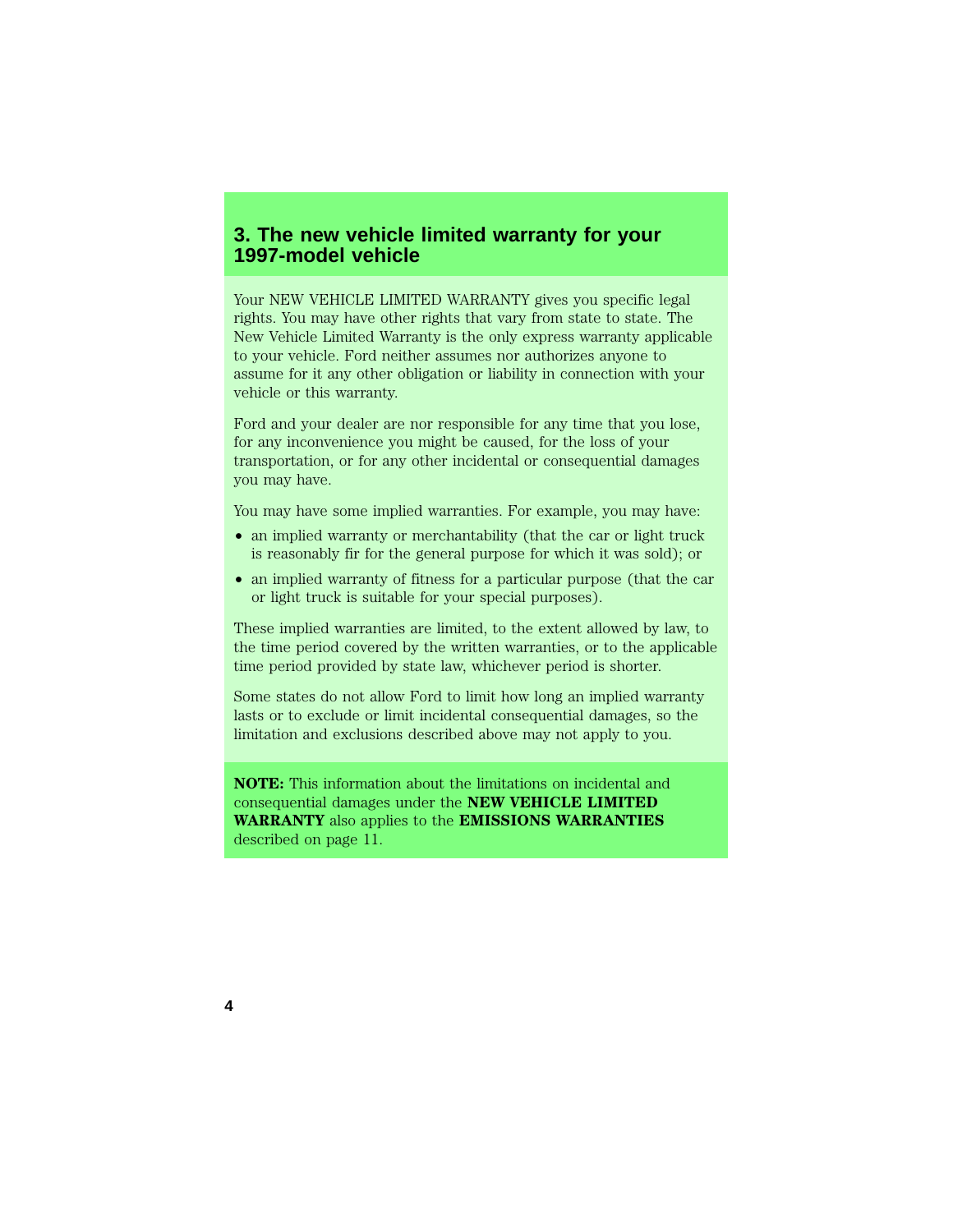## **QUICK REFERENCE: WARRANTY COVERAGE**

This chart gives a general summary of your coverage under the New Vehicle Limited Warranty. Please refer to the description of warranty coverage for more specific information.

For each type of coverage, the chart shows two measures:

- years in service
- miles driven



## **Your New Vehicle Limited Warranty**

The measure that occurs first determines how long your coverage lasts. For example: Your Bumper to Bumper Coverage lasts for three years unless you drive more than 36,000 miles before three years elapse. In that case, your coverage ends at 36,000 miles.

For more details on coverage, see:

- $\rightarrow$  What is Covered? (page 5)
- $\rightarrow$  What is Not Covered? (page 7)

## **WHAT IS COVERED?**

#### **Bumper to Bumper Coverage**

Under your New Vehicle Limited Warranty, Bumper to Bumper Coverage begins at the **Warranty Start Date** and lasts for three years or 36,000 miles, whichever occurs first.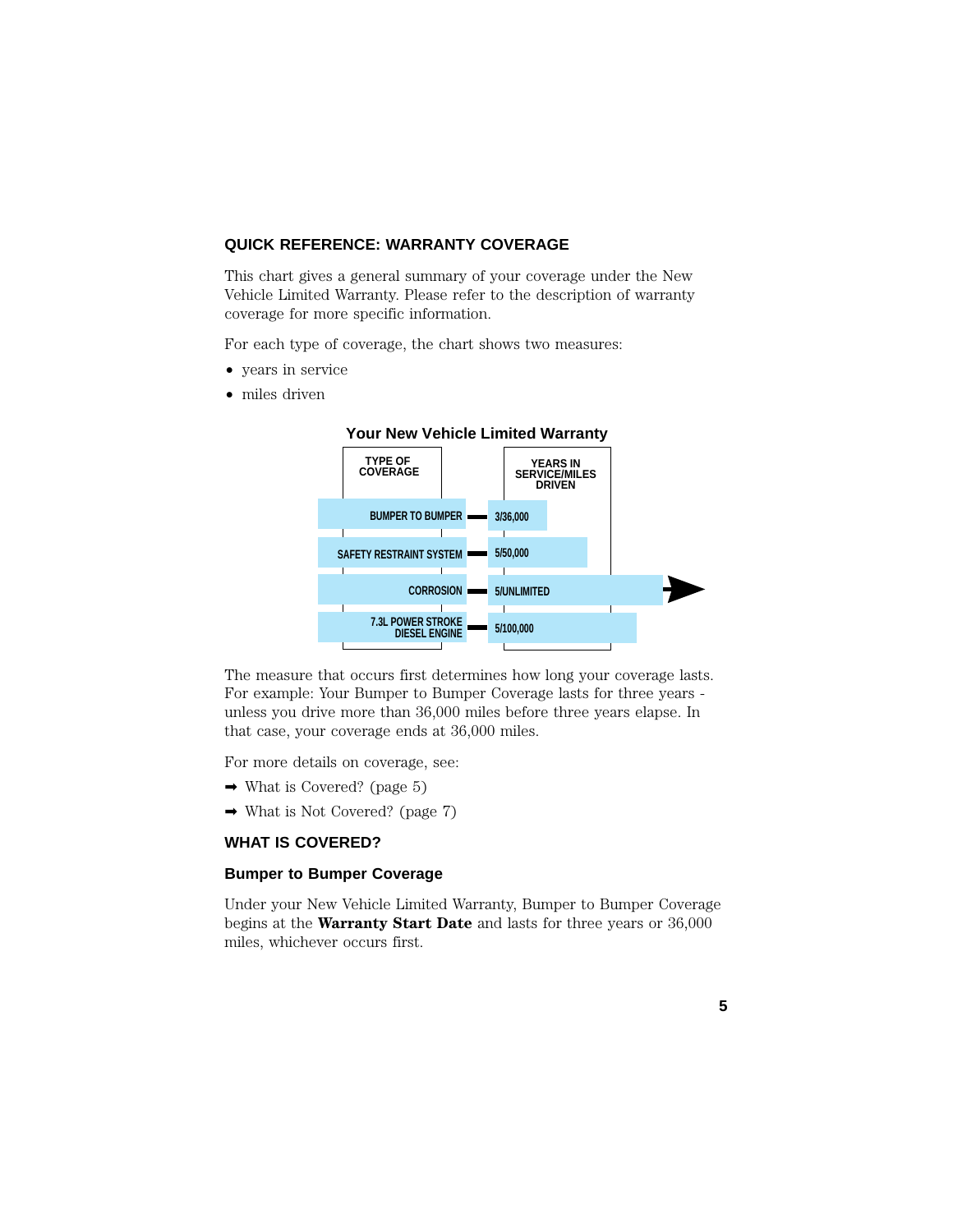During this coverage period, authorized Ford Motor Company dealers will repair, replace or adjust all parts on your vehicle (except tires) that are defective in factory-supplied materials or workmanship. Items or conditions that are not covered by the New Vehicle Limited Warranty are described on page 5.

When making warranty repairs on your vehicle, the dealer will use Ford or Motorcraft parts or remanufactured parts that are authorized by Ford.

## **Safety Restraint Coverage**

Under your New Vehicle Limited Warranty, Safety Restraint Coverage begins at the **Warranty Start Date** and lasts for five years or 50,000 miles, whichever occurs first.

During this coverage period, Ford warrants your vehicle's safety belts and air bag Supplemental Restraint System (SRS) against defects in factory-supplied materials or workmanship.

### **Corrosion Coverage**

Under your New Vehicle Limited Warranty, Corrosion Coverage begins at the Warranty Start Date and covers body sheet metal panels against corrosion due to a defect in factory-supplied materials or workmanship.

The coverage period for corrosion depends on the type of damage that occurs. There are two types of damage:

- If corrosion causes perforation (holes) in the body sheet metal, coverage lasts for five years, regardless of the miles driven.
- If corrosion does not cause holes and is not the result of usage and/or environmental conditions - coverage lasts for three years or 36,000 miles, whichever comes first.

For damage caused by airborne material (environmental fallout) - where there is no factory-related defect involved and therefore no warranty our policy is to cover paint damage due to airborne material for 12 months or 12,000 miles, whichever comes first.

## **7.3L Power Stroke Diesel Engine Coverage**

The New Vehicle Limited Warranty covers certain direct injection diesel engine components against defects in factory-supplied materials or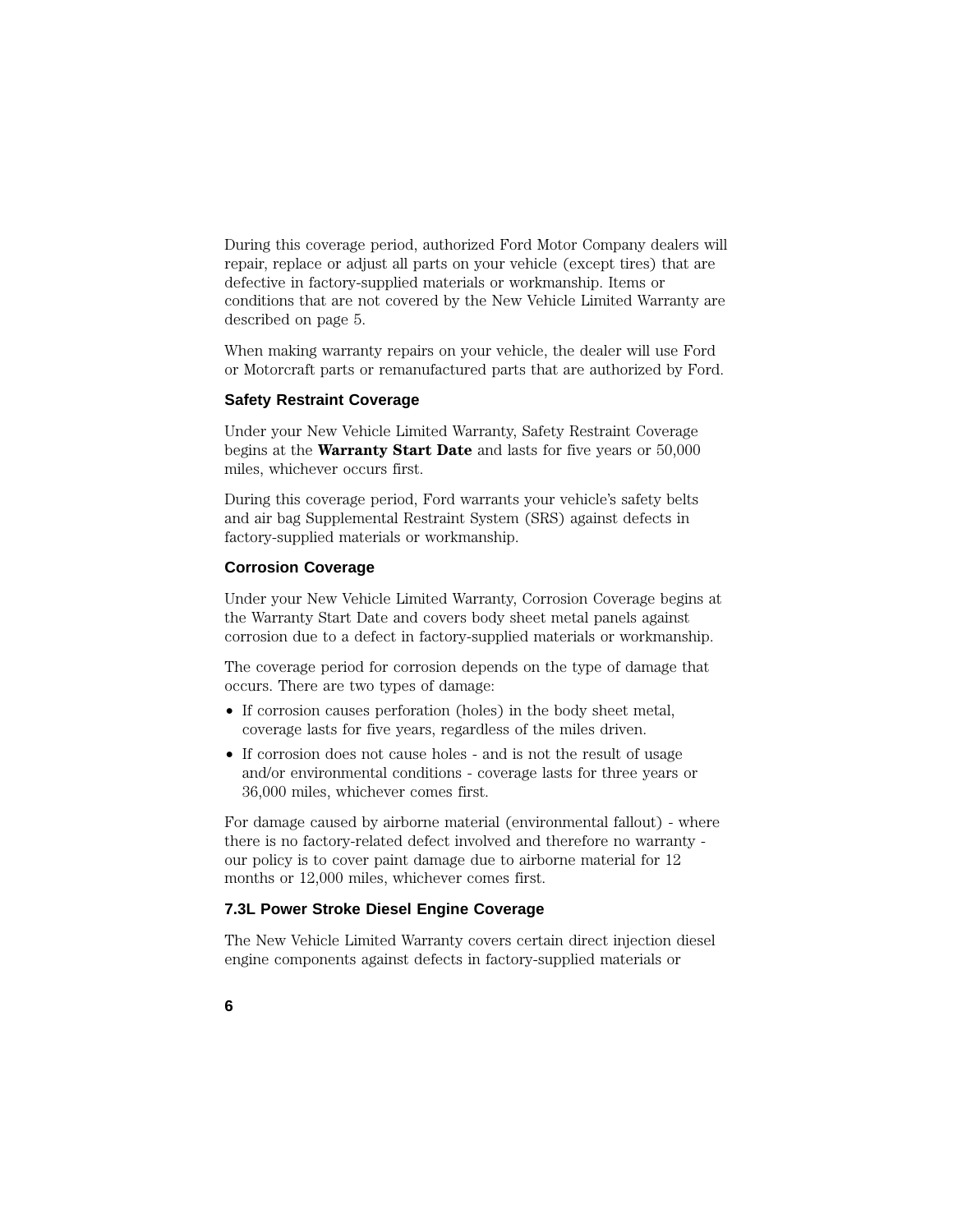workmanship for five years after the Warranty Start Date or 100,000 miles, whichever occurs first.

After the end of the Bumper to Bumper Coverage period (three years or 36,000 miles, whichever occurs first), you must pay a \$100 deductible for each repair visit.

Ford covers these components: cylinder block, heads and all internal parts, intake and exhaust manifolds, flywheel, timing gear, harmonic balancer, valve covers, oil pan and pump, water pump, fuel pump and fuel system (excluding fuel lines and fuel tank), high pressure lines, gaskets and seals, glow plugs, turbocharger, powertrain control module, electronic driver unit, injectors, injection pressure sensor, high pressure oil regulator, exhaust back pressure regulator and sensor, camshaft position sensor, accelerator switch.

**NOTE:** Some components may also be covered by the Emissions Warranties, with no deductible. For more information, see **Federal requirements for emissions warranties** (page 11) .

## **WHAT IS NOT COVERED?**

## **Alteration, Misuse or Damage Caused by Accident**

Your New Vehicle Limited Warranty does not cover components or conditions that are caused by alteration, misuse or accident. Here are examples:

- altering or modifying the vehicle including the body, chassis or components - after the vehicle leaves Ford's control
- tampering with the vehicle, tampering with the emissions systems or with other parts that affect these systems
- Disconnecting or altering the odometer or allowing the odometer to be inoperative for an extended period of time with the result that the actual mileage cannot be determined
- misusing the vehicle, such as driving over curbs, overloading, racing or misusing the vehicle as a stationary power source
- contaminated or improper fuel/fluids
- customer-applied chemicals
- collision, fire, theft, freezing, vandalism, riot, explosion or objects striking the vehicle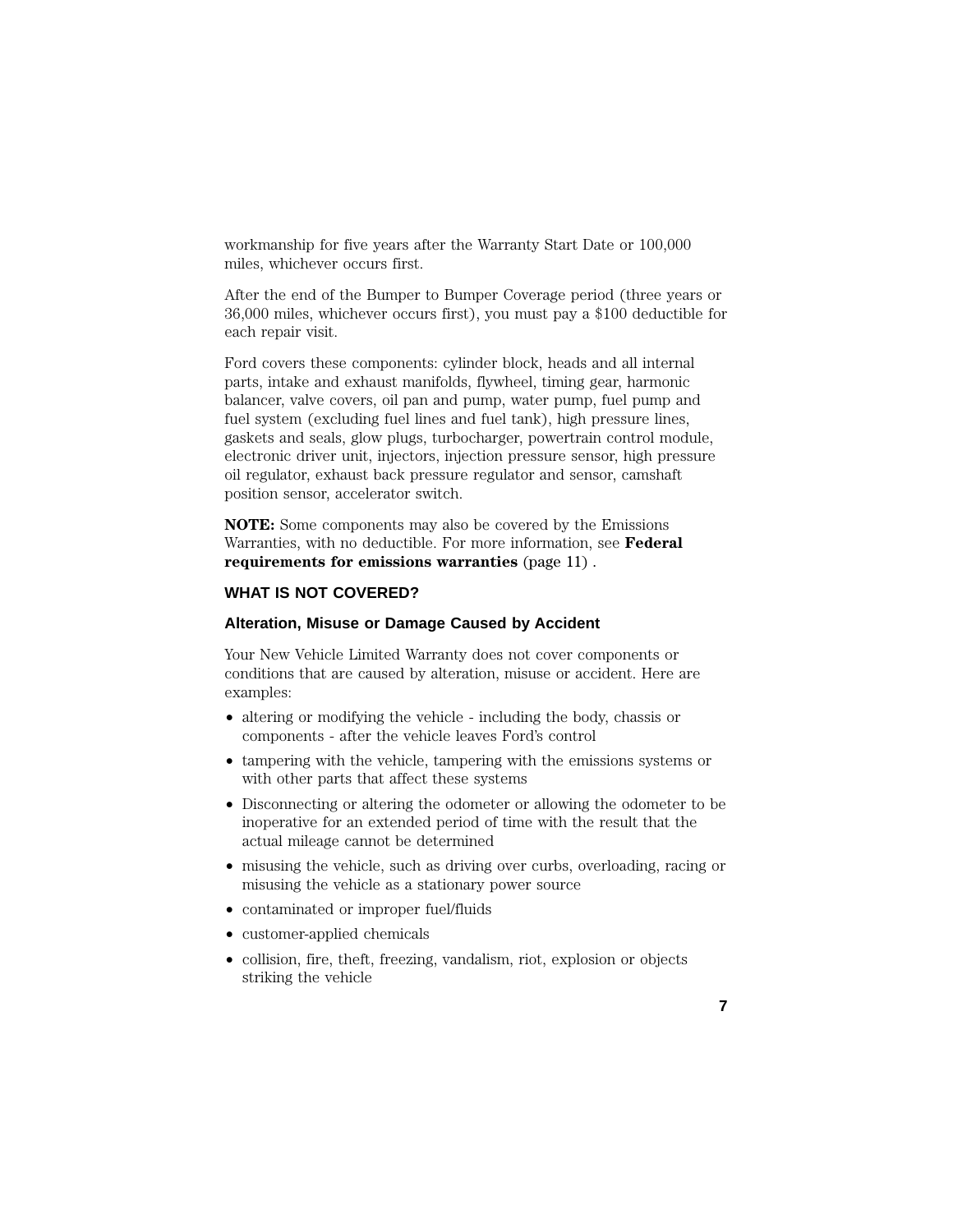## **Damage Caused by Use and/or the Environment**

Your New Vehicle Limited Warranty does not cover surface rust and deterioration of paint, trim and appearance items that result from use and/or exposure to the elements. Here are examples:

- stone chips, scratches
- dings, dents
- road salt, tree sap
- bird droppings
- lightning, hail
- windstorm
- earthquake
- water or flood

### **Damage Caused by Improper Maintenance**

Your New Vehicle Limited Warranty does not cover damage caused by failure to maintain the vehicle, improperly maintaining the vehicle, or using the wrong fuel, oil, lubricants or fluids. See the **Owner Guide** for correct fluid types and levels, and consult the **Service Guide** for proper ways to maintain your vehicle.

#### **Maintenance/Wear**

Your New Vehicle Limited Warranty does not cover: (1) parts and labor needed to maintain the vehicle; and (2) the replacement of parts due to normal wear and tear. You, as the owner, are responsible for these items. Examples from the **Service Guide** are:

- oil changes
- oils, lubricants other fluids
- oil/air filters
- brake linings/pads
- tire rotation
- cleaning/polishing
- wiper blades
- clutch linings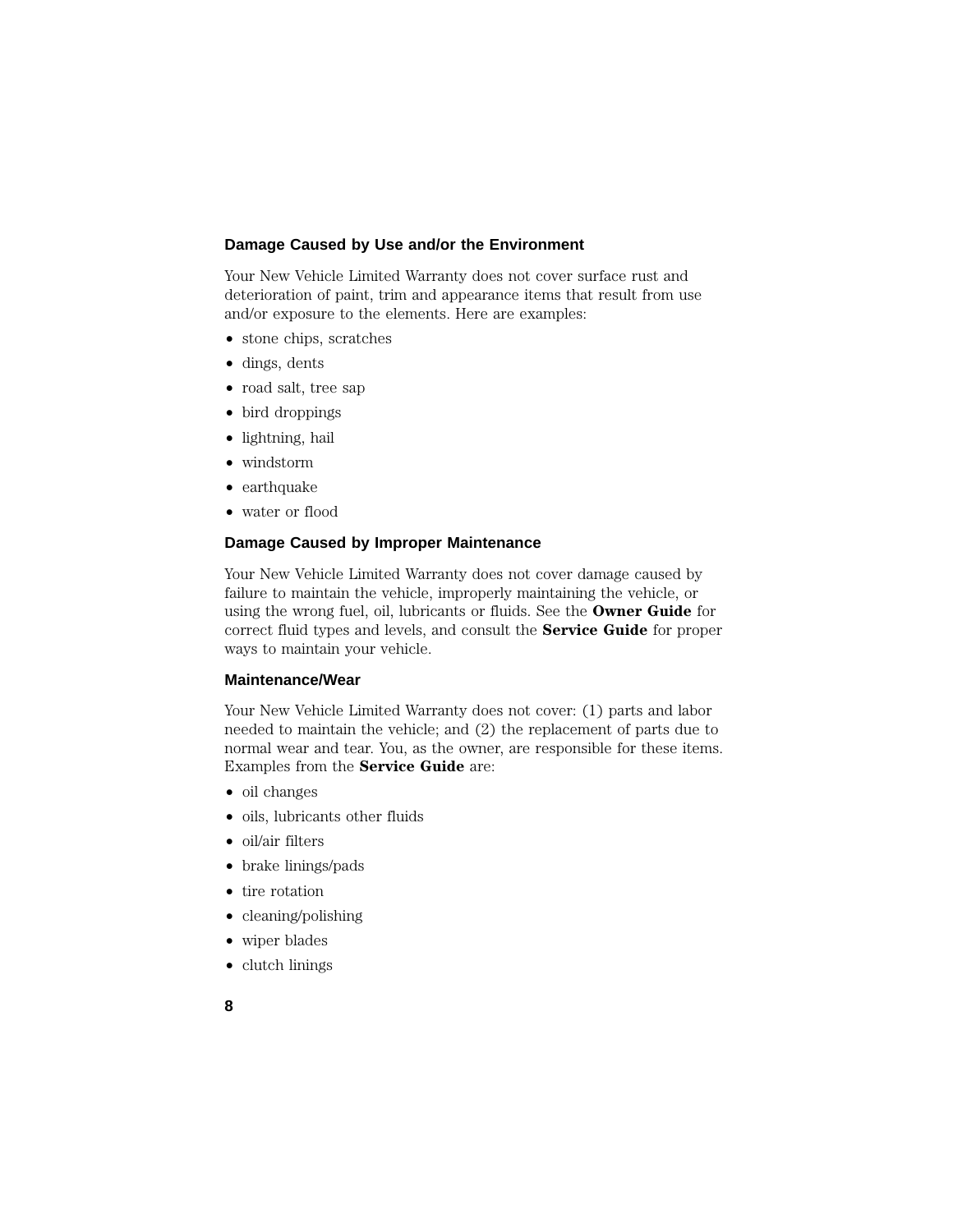• engine tune-up

## **Other Items and Conditions Not Covered**

Your New Vehicle Limited Warranty also does not cover:

- non-Ford parts of your vehicle that are installed by body builders or manufacturers other than Ford
- vehicle's built with titles that specify "dismantled", "fire", "flood", "junk", "rebuilt", "reconstructed", or "salvaged"
- converted ambulances that are not equipped with the **Ford Ambulance Prep Package,** see **Important information about ambulance conversions** (page 30**).**

### **Time Limits on Coverage**

• After the first 12 months in service or 12,000 miles, whichever occurs first, wheel alignment and tire balancing are not covered unless required by a warranty repair.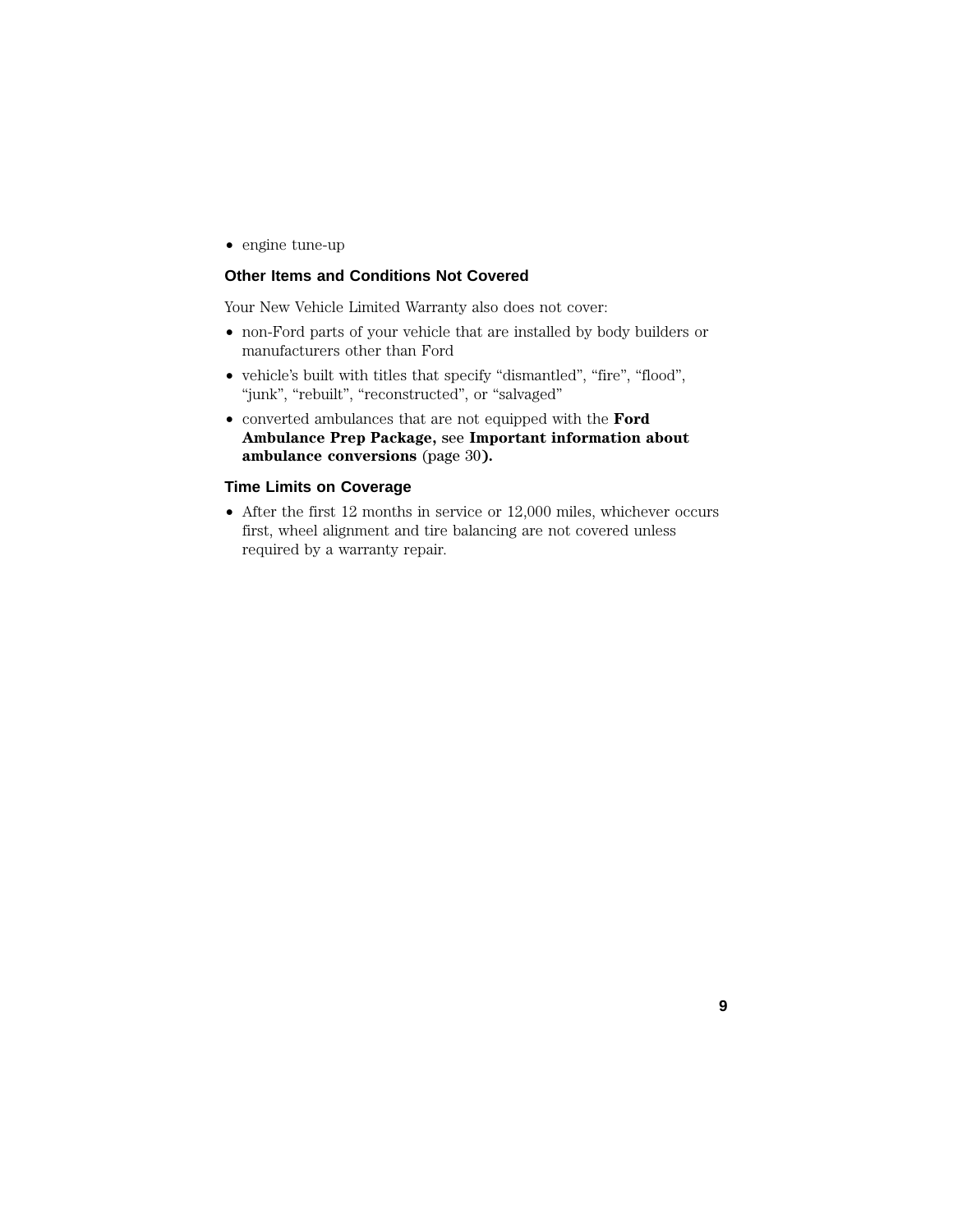# **4. In addition ...**

## **TIRES**

The tire manufacturer provides you with a separate warranty. You will find your tire warranty with the owner literature supplied with your new vehicle.

If a tire is damaged during the warranty coverage period because of a vehicle defect in factory-supplied materials or workmanship, Ford Motor Company will replace the tire.

## **ROADSIDE SERVICE (UNITED STATES, PUERTO RICO AND U.S. VIRGIN ISLANDS)**

Your vehicle is eligible for the Ford Roadside Hesitance Program, unless you are driving a daily rental unit. Under this program Ford will cover:

- towing to the nearest Ford or Mercury dealership
- flat tire change
- fuel delivery
- jump starts
- lock-out problems

The Roadside Assistance Program is separate from the New Vehicle Limited Warranty, but the Program's time period runs concurrently with Bumper to Bumper Warranty Coverage (three years or 36,000 miles, whichever occurs first). If you need towing after Bumper to Bumper Coverage has ended - and if the problem is covered by another Ford warranty - Ford will pay the tow charge under the other warranty.

For emergency roadside assistance, call **1–800–241–3673 (FORD).**

For daily rental units that must be towed because a covered part has failed during the Bumper to Bumper Warranty period, Ford will cover towing to the nearest Ford or Mercury dealership.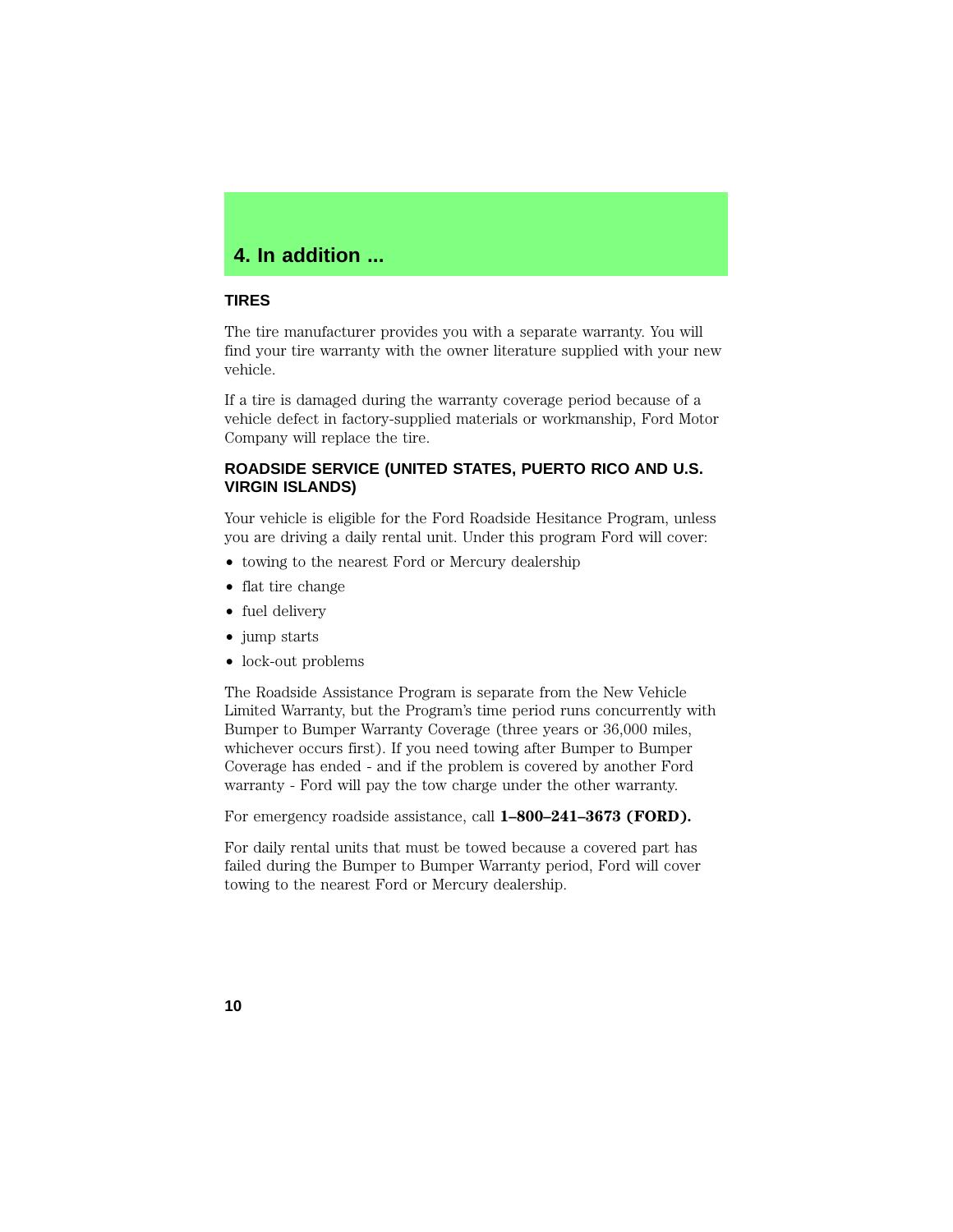# **5. Federal requirements for emissions warranties**

## **QUICK REFERENCE: EMISSIONS WARRANTY COVERAGE**

This chart shows your warranty coverage under two emissions warranties that Ford provides, in compliance with Federal requirements. The warranties are:

- Emissions Defect Warranty
- Emissions Performance Warranty



These warranties assure you that the emissions control systems in your vehicle meet the requirements of the Clean Air Act. Under this federal law, the U.S. Environmental Protection Agency (EPA) sets standards for the amount of exhaust pollutant and evaporative emissions that are emitted by vehicles in the United States.

For full details on emission control coverage, see:

- ➡ Emissions Defect Warranty (page 12)
- ➡ Emissions Performance Warranty (page 12)
- $\rightarrow$  What is Covered? (page 13)
- $\rightarrow$  What is Not Covered? (page 15)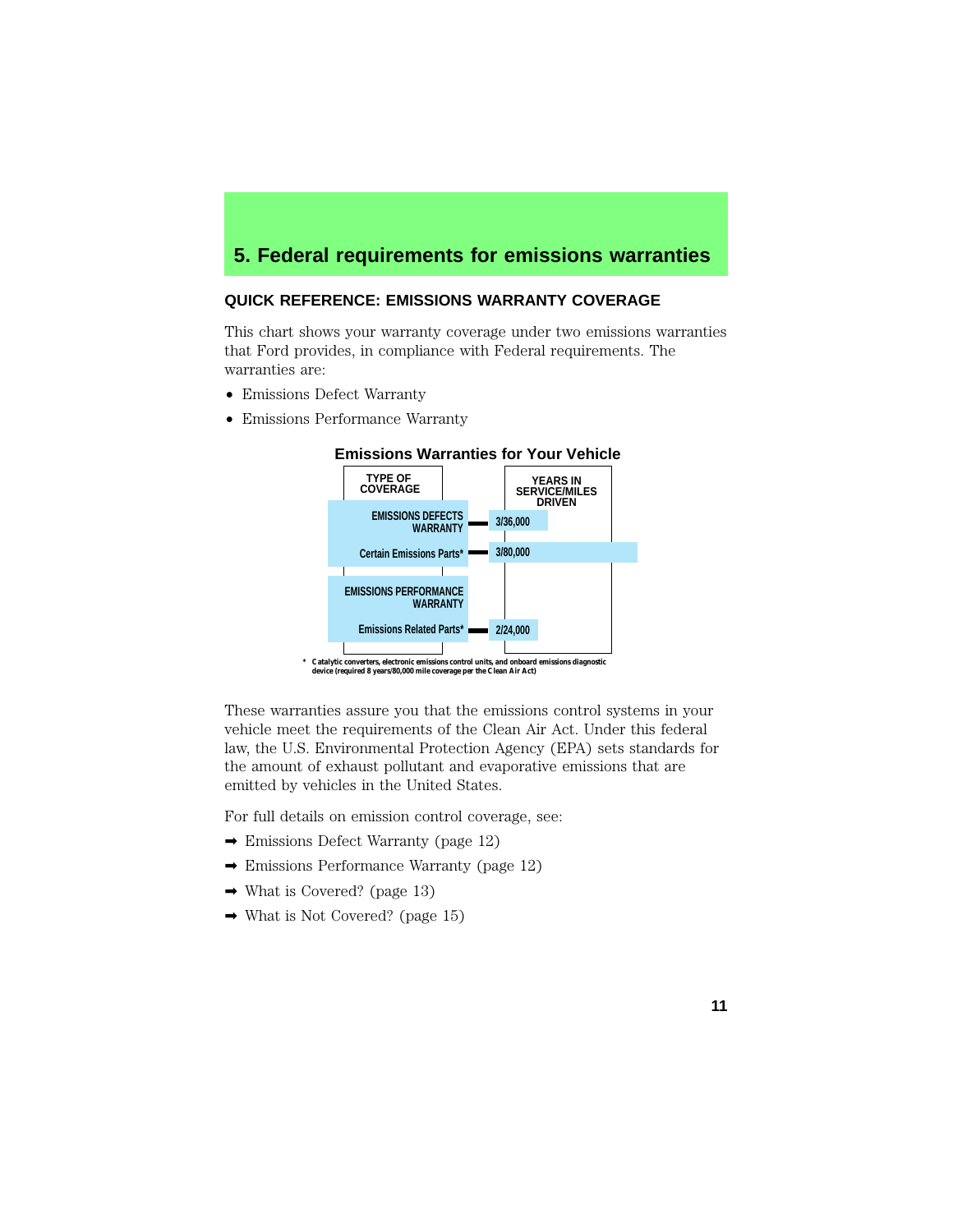## **Emissions Defect Warranty Coverage**

Under the Emissions Defect Warranty, Ford provides coverage for up to three years or 36,000 miles (whichever occurs first). There is an extension of the federal requirement that calls for coverage of two years/24,000 miles (whichever occurs first).

During this coverage period, Ford warrants that:

- your vehicle is designed, built, and equipped to meet at the time it is sold - the emissions regulations of the U.S. EPA.
- your vehicle is free from defects in factory-supplied materials and workmanship that could prevent it from conforming with applicable EPA regulations.
- you will not be charges for repair, replacement or adjustment of defective emissions-related parts listed under **What is Covered?** on page 13.

Under the Emissions Defect Warranty, Ford also provides coverage, including labor and diagnosis, for eight years or 80,000 miles (whichever occurs first) for these emissions parts:

- catalytic converter
- electronic emissions control unit (PCM)
- onboard emissions diagnostic device

## **Emissions Performance Warranty Coverage**

If your vehicle is registered in a state where the state or local government has an EPA-approved inspection and maintenance program, you may also be eligible for Emissions Performance Warranty Coverage for two years or 24,000 miles whichever occurs first) if you meet certain conditions.

Under Emissions Performance Warranty Coverage, Ford will repair, replace or adjust - with no charge for labor, diagnosis or parts - any emissions control device or system if you meet all these conditions:

• You have maintains and operated your vehicle according to the instructions on proper care in the **Owner Guide**, the **Service Guide** and this booklet.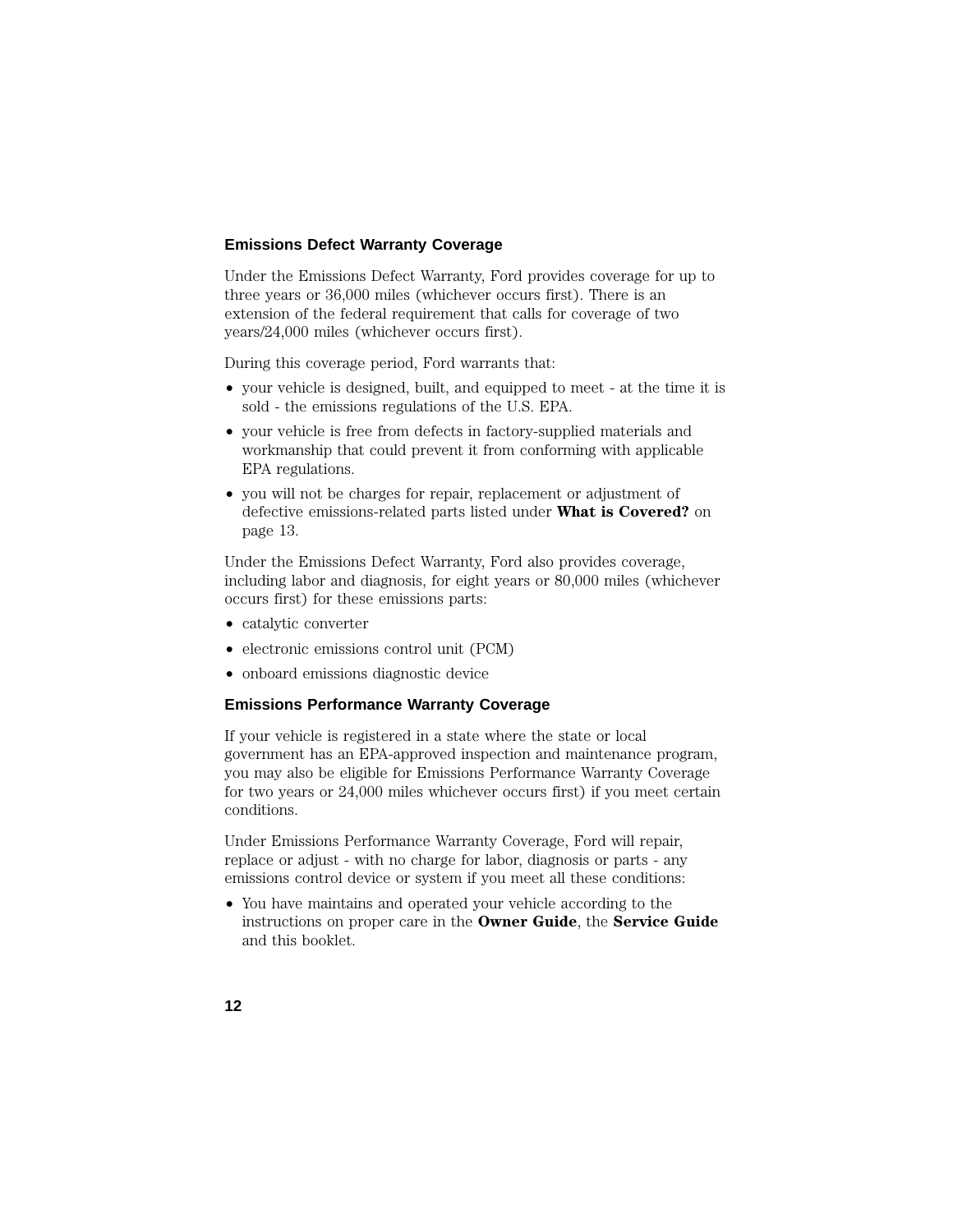- Your vehicle fails to conform, during the warranty coverage period or two years or 24,000 miles (whichever occurs first), to the applicable national EPA standards.
- You are subject to a penalty or sanction under local, state or federal law because your vehicle has failed to conform to the emissions standards. (A penalty or sanction can include being denied the right to use your vehicle).
- Your vehicle has not been tampered with, misused or abused.

The Emissions Performance Warranty will not apply to your vehicle if:

- the vehicle is testes at high altitude, but is certified to meet standards only at sea level.
- the diagnosis shows your vehicle will pass the applicable state or local government test using procedures and standards set by the EPA.

## **WHAT IS COVERED?**

These parts are covered by both the Emissions Defect Warranty and the Emissions Performance Warranty.

## **List of Parts covered by emissions warranties**

- Air/Fuel Feedback Control System and Sensors
- Altitude Compensation System
- Catalytic Converter
- Cold Start Enrichment System
- Cold Start Fuel Injector (1)
- Controls for Deceleration
- Distributor Assembly
- Electronic Ignition System
- Exhaust Pipe (Manifold to Catalyst)
- Electronic Engine Control Sensors and Switches
- Exhaust Gas Recirculation (EGR) Valve, Spacer, Plate and Associated Parts
- Exhaust Heat Control Valve
- Exhaust Manifold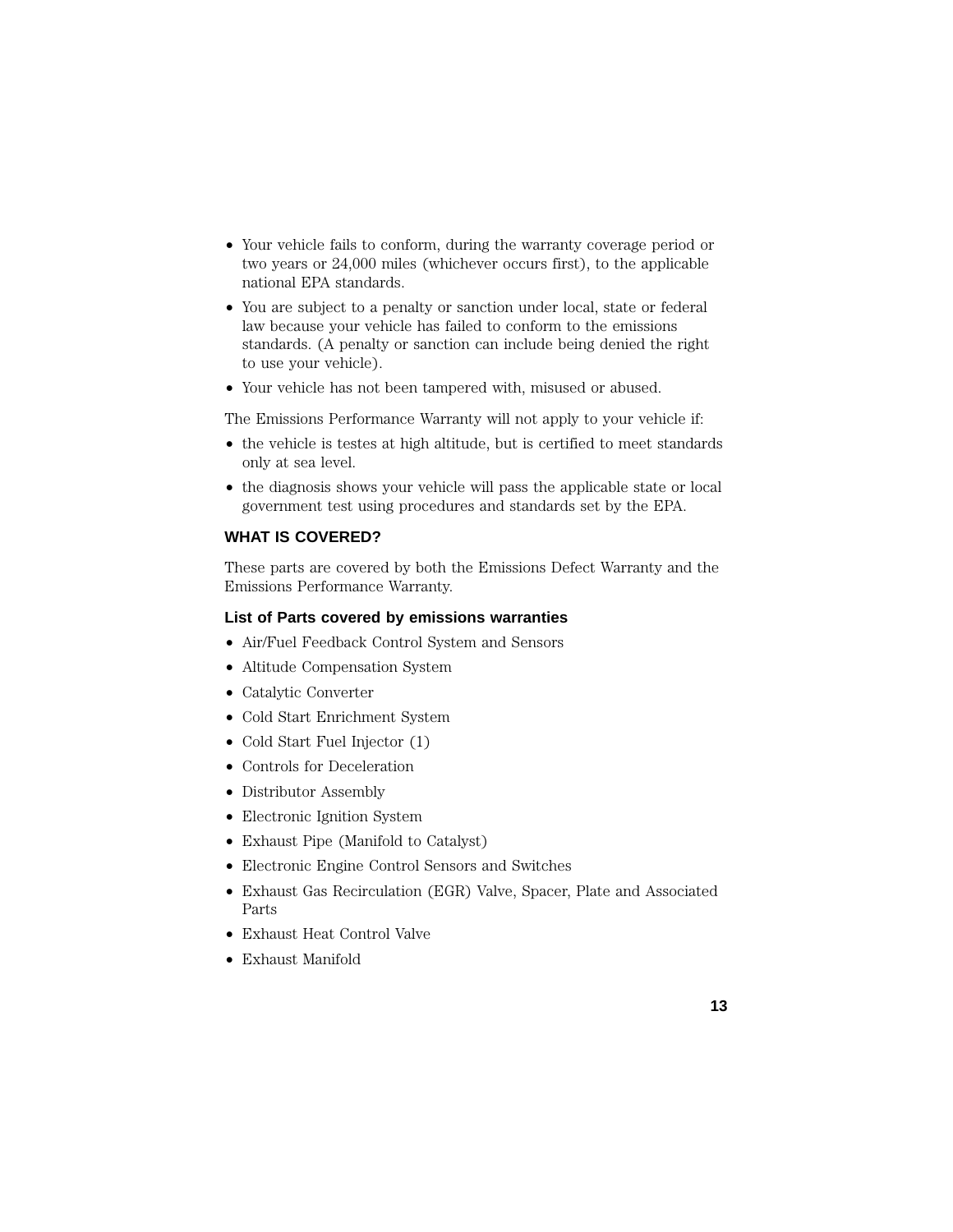- Fuel Filler Cap and Neck Restrictor
- Fuel Injection System
- Fuel Injector Supply Manifold
- Fuel Sensor (1)
- Fuel Tank (Gasoline Only)
- Fuel Tank Pressure Control Valve (1)
- Fuel Vapor Storage Canister, Liquid Separator and Associated Parts
- Ignition Coil and/or Control Module
- Intake Manifold
- Intercooler Assembly Engine Charger
- Malfunction Indicator Lamp (MIL) System
- PCV System and Oil Filler Cap
- Powertrain Control Module
- Pulsed Secondary Air Injection Valve/Secondary Air Injection Pump and Associated Parts
- Spark Control Components
- Spark Plugs and Ignition Wires
- Synchronizer Assembly
- Throttle Air Control Bypass Valve
- Turbocharger Assembly
- TWC Air Control Valve
- Volume Air Flow Sensor
- (1) Flex Fuel Vehicle only.

## **Important information about List of Parts**

Also covered by the two emissions warranties are all emissions-related bulbs, hoses, clamps, brackets, tubes, gaskets, seals, belts, connectors, gasoline fuel lines and wiring harnesses that are used with components on the List of Parts, above.

Concerning parts that should be replaced on a certain recommended replacement schedule: These parts remain under warranty until : (a) the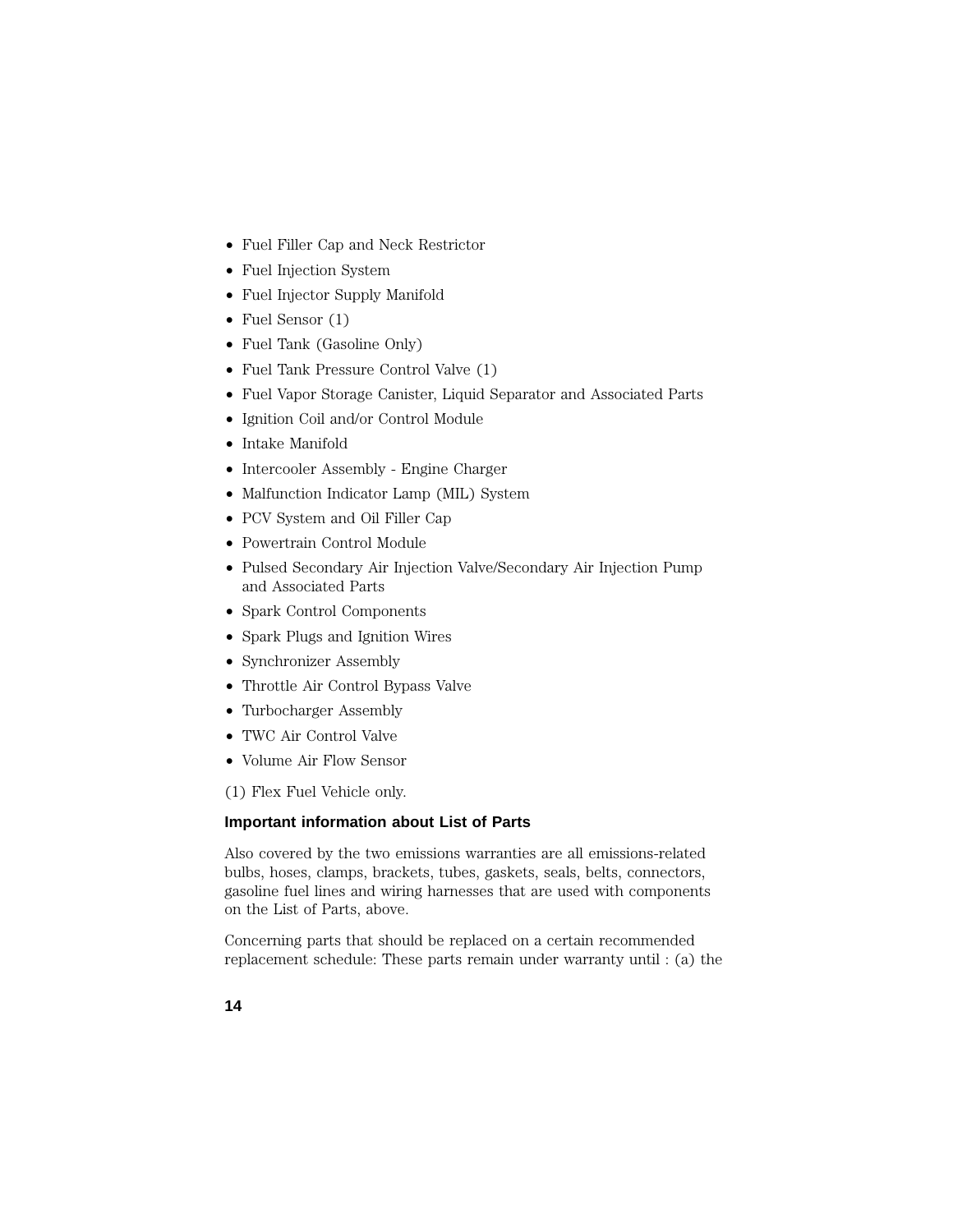first replacement time that is specified in your **Owner Guide** and the **Service Guide**; or (b) the time or mileage limits of the Federal Defect and Performance Warranties (whichever occurs first).

Your Ford or Mercury dealer maintains a complete list of parts covered by emissions warranties. For more details about the specific parts covered by the Emissions Defect Warranty, contact your dealer.

## **WHAT IS NOT COVERED?**

Ford may deny you warranty coverage if your vehicle or a part has failed because of abuse, neglect, improper maintenance, unapproved modifications or any items included in **What Is Not Covered?**, page 5.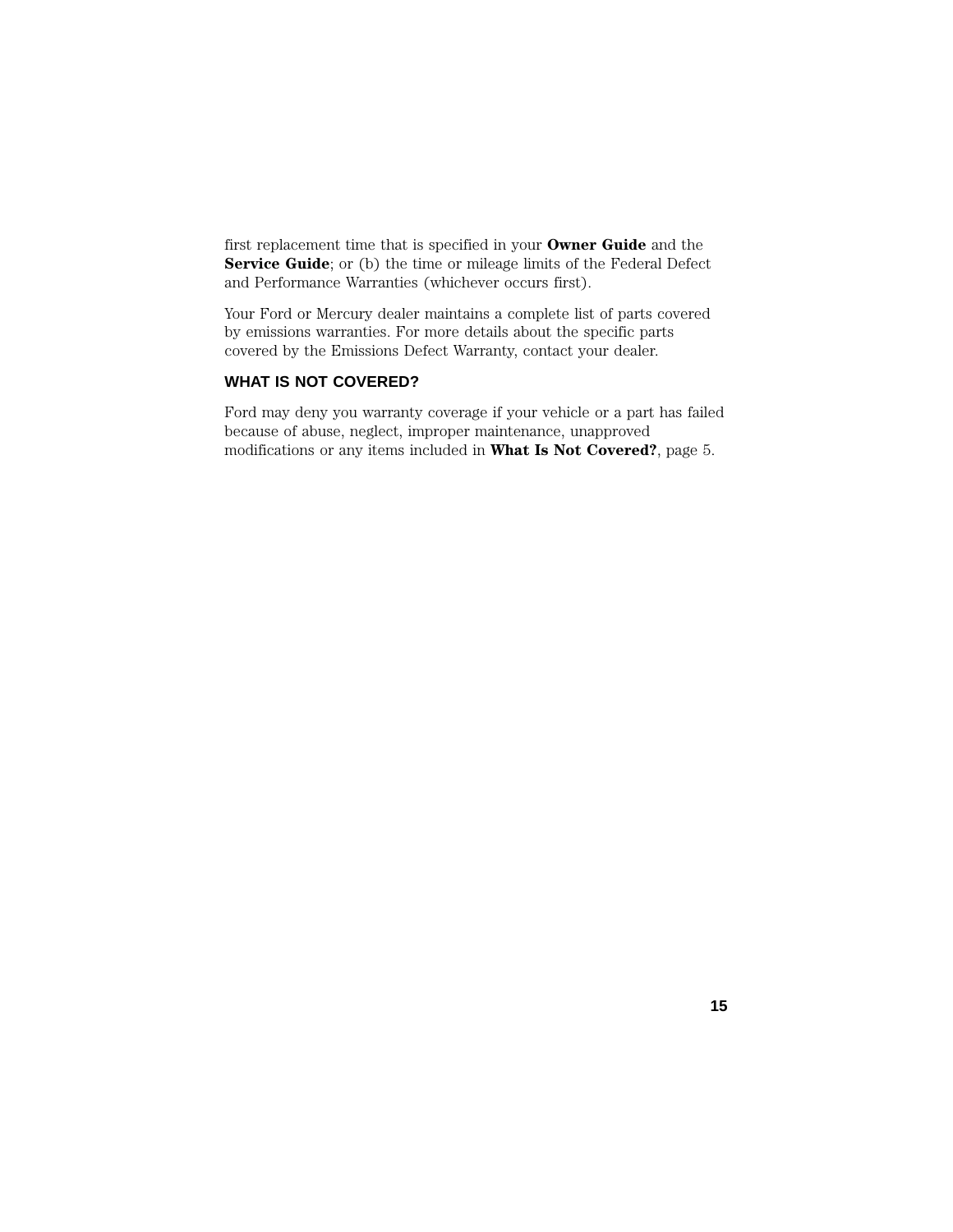# **6. California requirements for emissions warranties**

## **QUICK REFERENCE: EMISSIONS WARRANTY COVERAGE**

This chart shows your coverage under the emissions control warranty that Ford provides to owners of vehicle certifies for sale in California or in a other state that adopts California's emissions standards and warranty regulations. There are four warranties:

- Short-Term Defects Warranty (vehicles of 14,000 lbs. and under)
- Long-Term Defects Warranty (vehicles of 14,000 lbs. and under)
- Defects Warranty (vehicles over 14,000 lbs.)
- Performance Warranty



#### **Emissions Warranties for California Vehicles**

For full details about ces Board certified your vehicle for sale in California.<br>For full details about constages under totalloring forming unter the form emissions control, see: estimated replacement cost at the time the California \*\*\*Diesel engine vehicles are covered for 5 years or 100,000 miles.

\*\* These specific parts were selected on the basis of their

- ➡ **Defects Warranties (page 17)**
- ➡ **Performance Warranty (page 17)**
- ➡ **What Is Covered? (page 19)**
- ➡ **What Is Not Covered? (page 22)**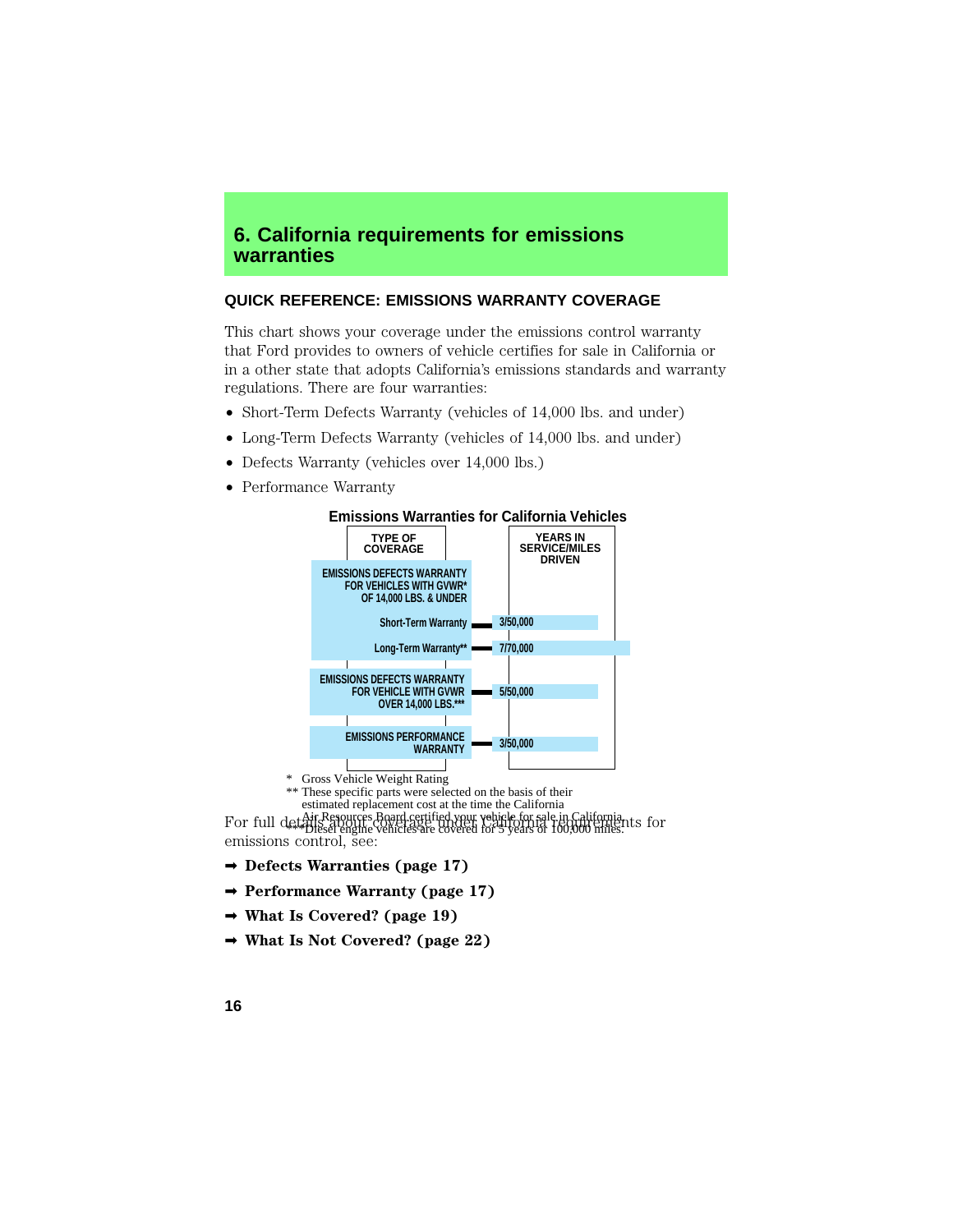## **EXPLANATION OF CALIFORNIA EMISSIONS WARRANTIES**

## **Your Warranty Rights and Obligations**

(Applicable if your vehicle meets both of the following requirements:

1. is certified for sale in California, as indicated on the Vehicle Emissions Control Information label;

2. is registered in California or other state adopting both the California emission standards and warranty regulations.)

The California Air resources Board and Ford are pleased to explain the emission control system warranty on your 1997–model vehicle. In California, new motor vehicle must be designed, built and equipped to meet the State's stringent anti-smog standards. Ford must warrant the emission control system on your vehicle for the periods of time listed on pages 17–18, provided there has been no abuse, neglect or improper maintenance of your vehicle.

Your emission control system may include such parts as the carburetor or fuel injection system, the ignition system, catalytic converter and the engine computer. Also included may be hoses, belts, connectors and other emission-related assemblies.

Where a warrantable condition exists, Ford will repair your vehicle at no cost to you including diagnosis, parts and labor. '

## **Manufacturers Warranty Coverage**

For three years or 50,000 miles (whichever occurs first):

1. If your vehicle fails a Smog Check inspection, all necessary repairs and adjustments will be made by Ford to ensure that your car or light truck passes the inspection. This is your emission control system, PERFORMANCE WARRANTY.

2. If any emissions-related part of your vehicle is defective, the part will be repaired or replaced by Ford. This is your short-term emission control system DEFECTS WARRANTY.

For seven years or 70,000 miles (whichever occurs first):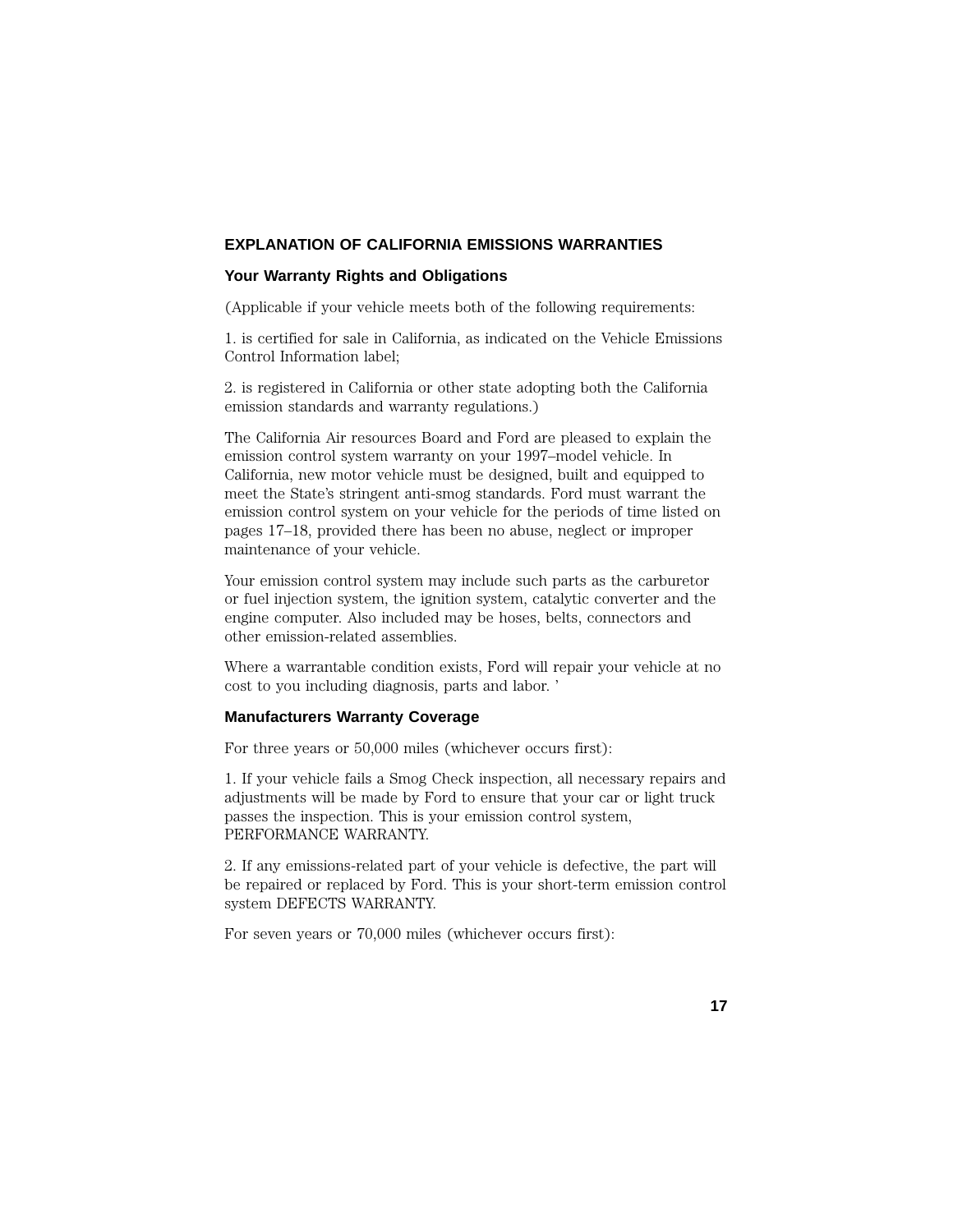1. If an emissions-related part listed on with coverage for seven years or 70,000 miles is defective, the part will be repaired or replaced by Ford. This is your long-term emission control system DEFECTS WARRANTY.

If Gross Vehicle Weight rating is over 14,000 lbs.:

For five years or 50,000 miles (gasoline powered engines and vehicle) or five years or 100,000 miles (diesel powered engines and vehicles) (whichever occurs first):

1. If an emission-related part on your vehicle is defective, the part will be repaired or replaced by Ford. This is your emission control system DEFECTS WARRANTY. '

### **Owners Warranty Responsibilities**

As the vehicle owner, you are responsible for the performance of the required maintenance listed in your owner's manual. Ford recommends that you retain all receipts covering maintenance on your vehicle, but Ford cannot deny warranty coverage solely for the lack of receipts or for your failure to ensure the performance of all scheduled maintenance.

You are responsible for presenting your vehicle to a Ford or Mercury dealer as soon as a problem exists. The warranty repairs should be completed in a reasonable amount of time, not to exceed 30 days.

As the vehicle owner, you should be aware that Ford may deny you warranty coverage if the vehicle or a part has failed due to abuse, neglect, improper maintenance or unapproved modifications.

If you have any questions regarding your warranty rights and responsibilities, or if you want to report what you believe to be violations of the terms of this warranty you may contact the Ford Customer Assistance Center at 1–800–392–3673 (FORD) or the California Air Resources Board at:

**State of California Air Resources Board Mobile Source Division 9528 Telstar Avenue El Monte, California 91731**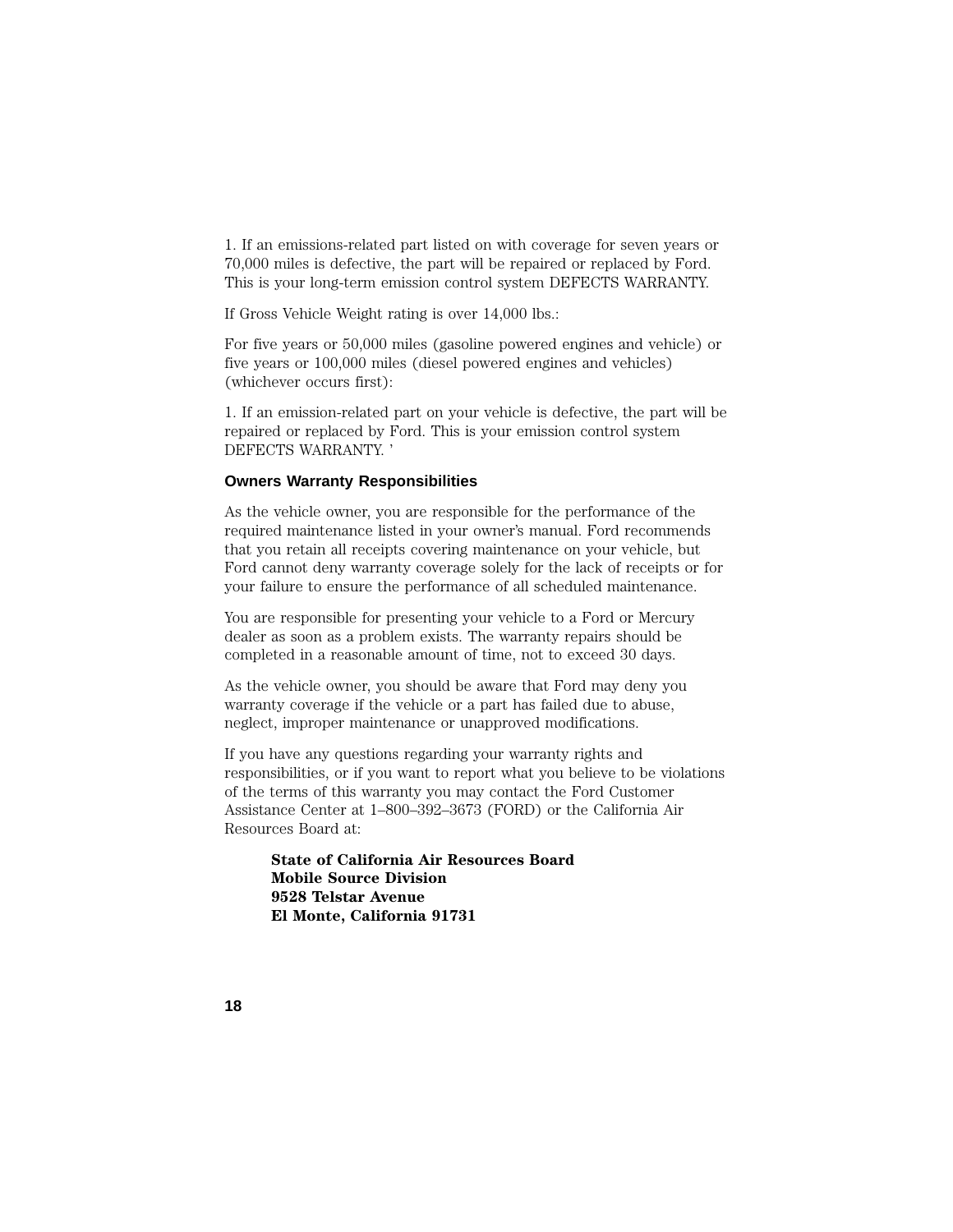## **WHAT IS COVERED?**

• This coverage applies to vehicle with a GVWR\* of 14,000 pounds or less:

If any emission-related part on your vehicle is defective, Ford will repair or replace the part for up to three years or 50,000 miles (whichever occurs first), under the short-term Defects Warranty.

• This coverage applies to vehicle with a GVWR<sup>\*</sup> of 14,000 pounds or less:

If your vehicle fails a Smog Check because an emissions-related part listed on page 21, with a 7/70 coverage - fails or malfunctions, Ford will repair or replace the part for up to seven years or 70,000 miles (Whichever occurs first), under the long-term Defects Warranty.

• This coverage applies to vehicle with a GVWR<sup>\*</sup> of 14,000 pounds or less:

If your vehicle fails a Smog Check inspection, Ford will make all necessary repairs and adjustments for up to three years or 50,000 miles (whichever occurs first), under the Performance Warranty, to ensure that your vehicle passes the inspection.

• This coverage applies to vehicle with a GVWR<sup>\*</sup> over 14,000 pounds:

If an emissions-related part on your gasoline powered vehicle is defective, Ford will repair or replace the part for up to five years or 50,000 miles (whichever occurs first), under the Defects Warranty. For diesel powered vehicle, this warranty gives coverage for up to five years or 100,000 miles (whichever occurs first).

- The parts listed below are covered by the Defects Warranties that apply to every California 1997–model vehicle, regardless of the GVWR of the vehicle.
- \* Gross Vehicle Weight Rating

## **List of Parts Covered by Defects Warranties**

- Air/Fuel Feedback Control System and Sensors
- Altitude Compensation System
- Catalytic Converter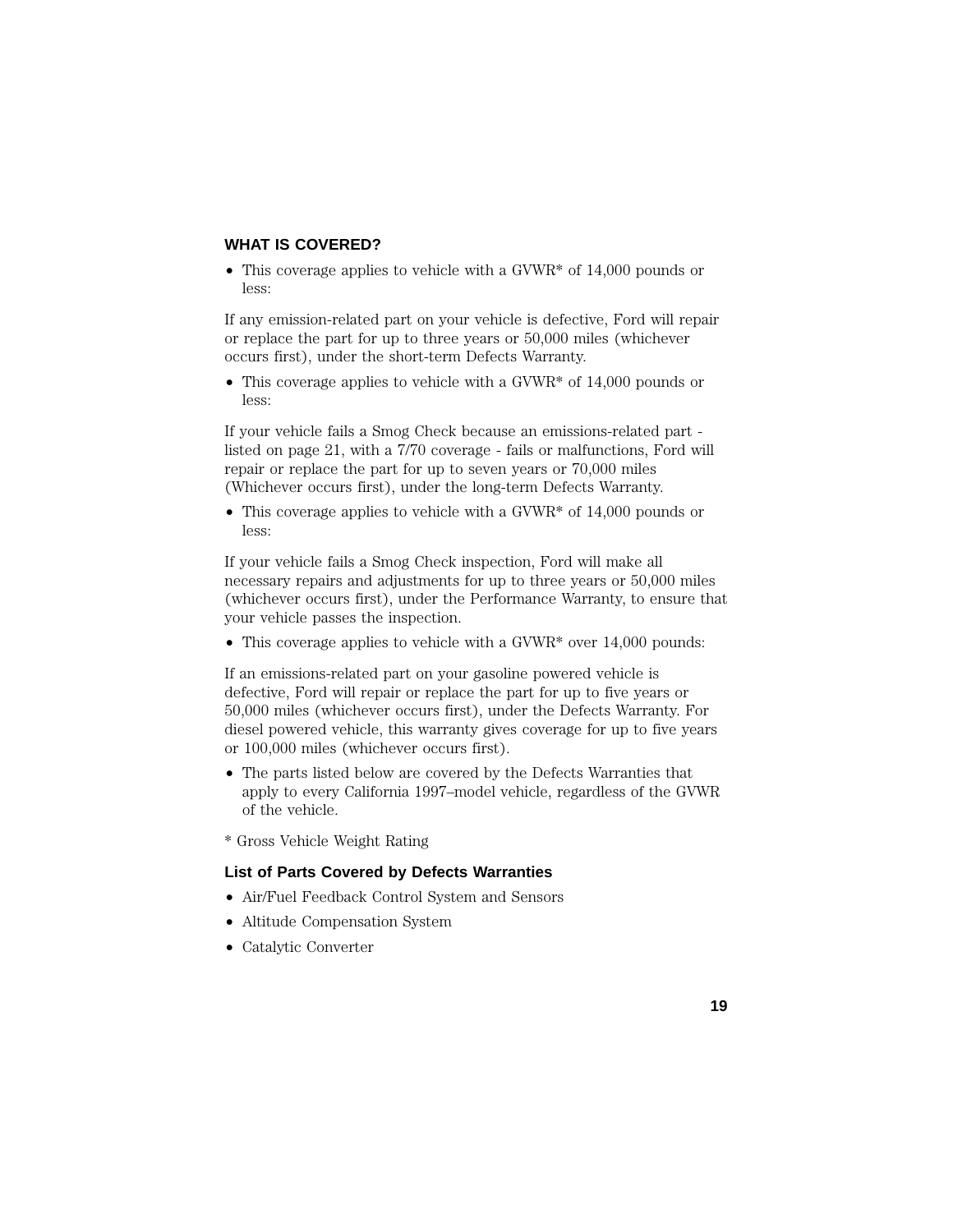- Cold Start Enrichment System
- Cold Start Fuel Injector (2)
- Controls for Deceleration
- Distributor Assembly
- Electronic Ignition System
- Exhaust Pipe (Manifold to Catalyst)
- Electronic Engine Control Sensors and Switches
- Exhaust Gas Recirculation (EGR) Valve, Spacer, Plate and Associated Parts
- Exhaust Heat Control Valve
- Exhaust Manifold
- Fuel Filler Cap and Neck Restrictor
- Fuel Injection System  $(1)$
- Fuel Injector Supply Manifold
- Fuel Sensor (2)
- Fuel Tank (Gasoline Only)
- Fuel Tank Pressure Control Valve (2)
- Fuel Vapor Storage Canister, Liquid Separator and Associated Parts
- Ignition Coil and/or Control Module
- Intake Manifold (1)
- Intercooler Assembly Engine Charger
- Malfunction Indicator Lamp (MIL) System
- PCV System and Oil Filler Cap
- Powertrain Control Module
- Pulsed Secondary Air Injection Valve/Secondary Air Injection Pump and Associated Parts
- Spark Control Components
- Spark Plugs and Ignition Wires
- Synchronizer Assembly
- Throttle Air Control Bypass Valve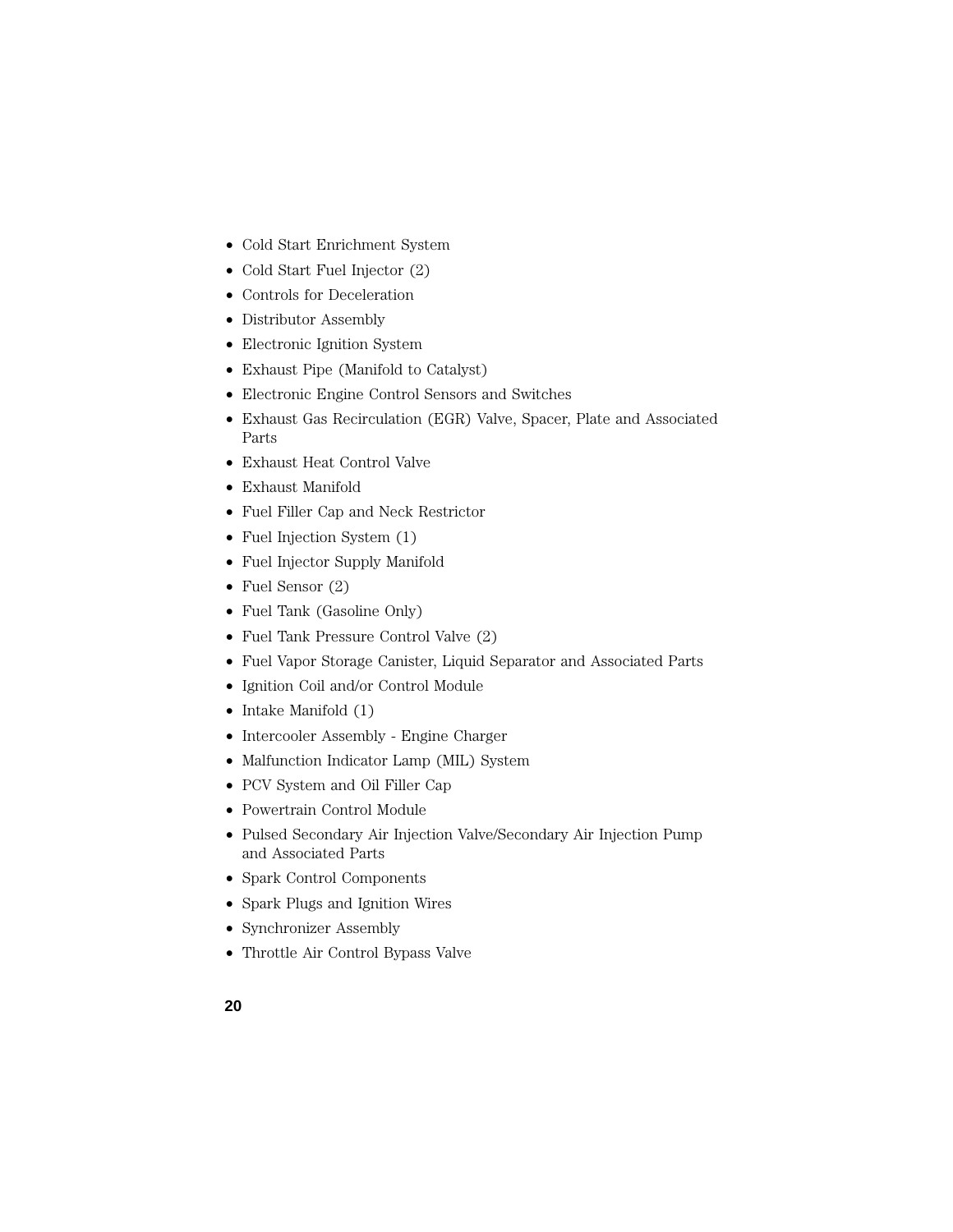- Turbocharger Assembly
- TWC Air Control Valve
- Volume Air Flow Sensor

(1) Coverage for diesel engines is for five years or 100,000 years.

(2) Flex Fuel Vehicle only.

## **Important Information about List of Parts**

Also covered by this warranty are all emissions-related bulbs, hoses, clamps, brackets, tubes, gaskets, seals, belts. connectors, gasoline fuel lines and wiring harnesses that are used with components on the List of Parts.

Concerning parts that should be replaced on a certain recommended maintenance schedule. These parts remain under warranty until the first replacement time that is specified in your **Owner Guide** and the **Service Guide**.

If the diagnosis does not reveal a defect, the Defects Warranty does not apply.

Your Ford dealer maintains a complete list of covered parts. For more details about the specific parts that are covered by the Defects Warranty, contact your dealer.

|                              | Engine Size |             |      |                  |
|------------------------------|-------------|-------------|------|------------------|
| Part Name                    |             | $2.0L$ 4.2L | 4.6L | 5.0 <sub>L</sub> |
| Catalytic Converter          |             |             |      |                  |
| Exhaust Manifold – Left      |             |             |      |                  |
| Exhaust Manifold – Right     |             |             |      |                  |
| <b>Fuel Tank</b>             |             |             |      |                  |
| Intake Manifold              |             |             |      |                  |
| Throttle Body Assembly (MFI) |             |             |      |                  |

#### **Coverage for 1997-Model Vehicles Under Long-Term Defects Warranty (Coverage for up to 7 years/70,000 Miles)**

 $\frac{1}{2}$ Mountaineer only  $\frac{1}{2}$  Escort/Tracer only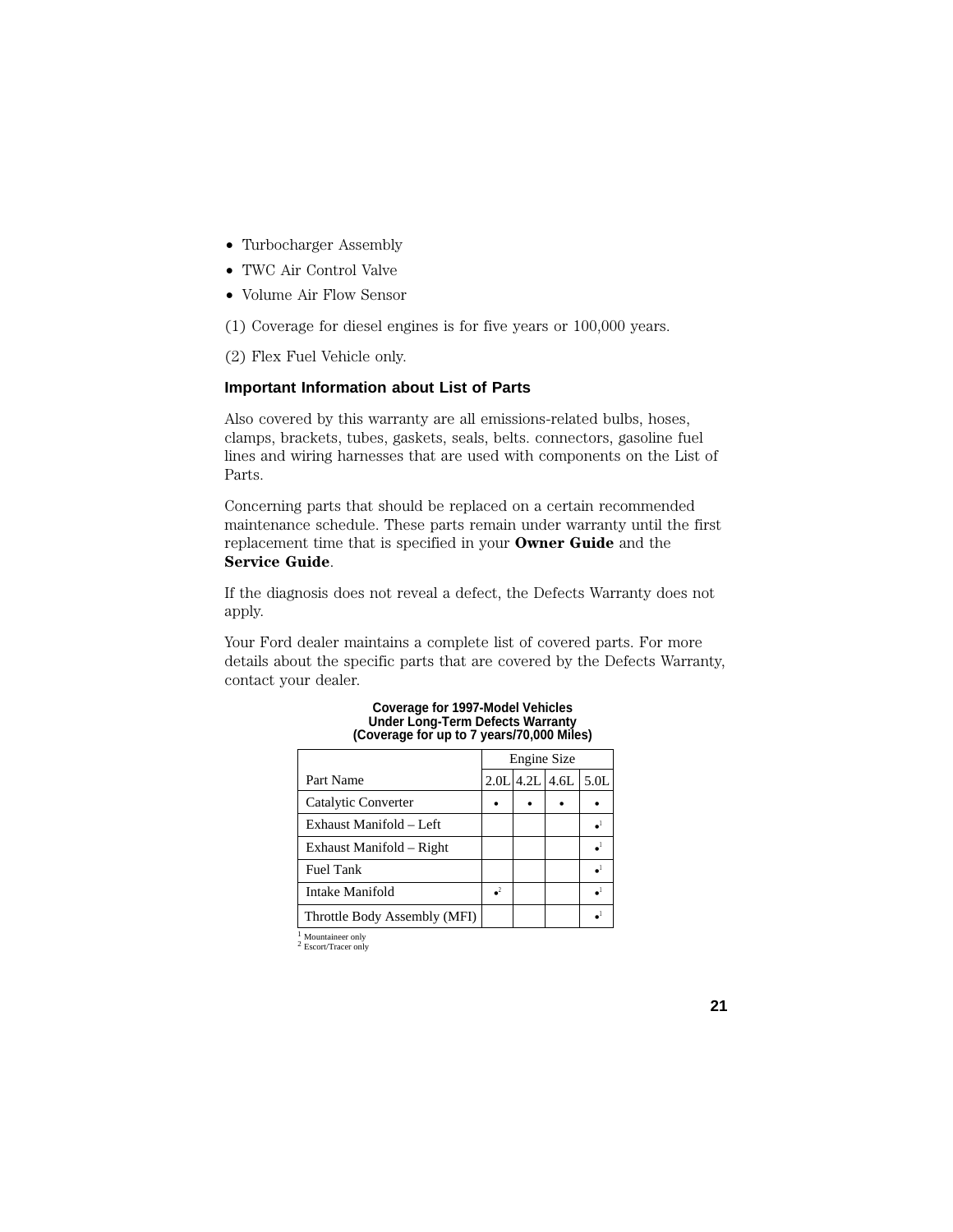## **WHAT IS NOT COVERED?**

Ford may deny you warranty coverage if your vehicle or a part failed because of abuse, neglect, improper maintenance, unapproved modifications or any items included in **What Is Not Covered?**, (page 5).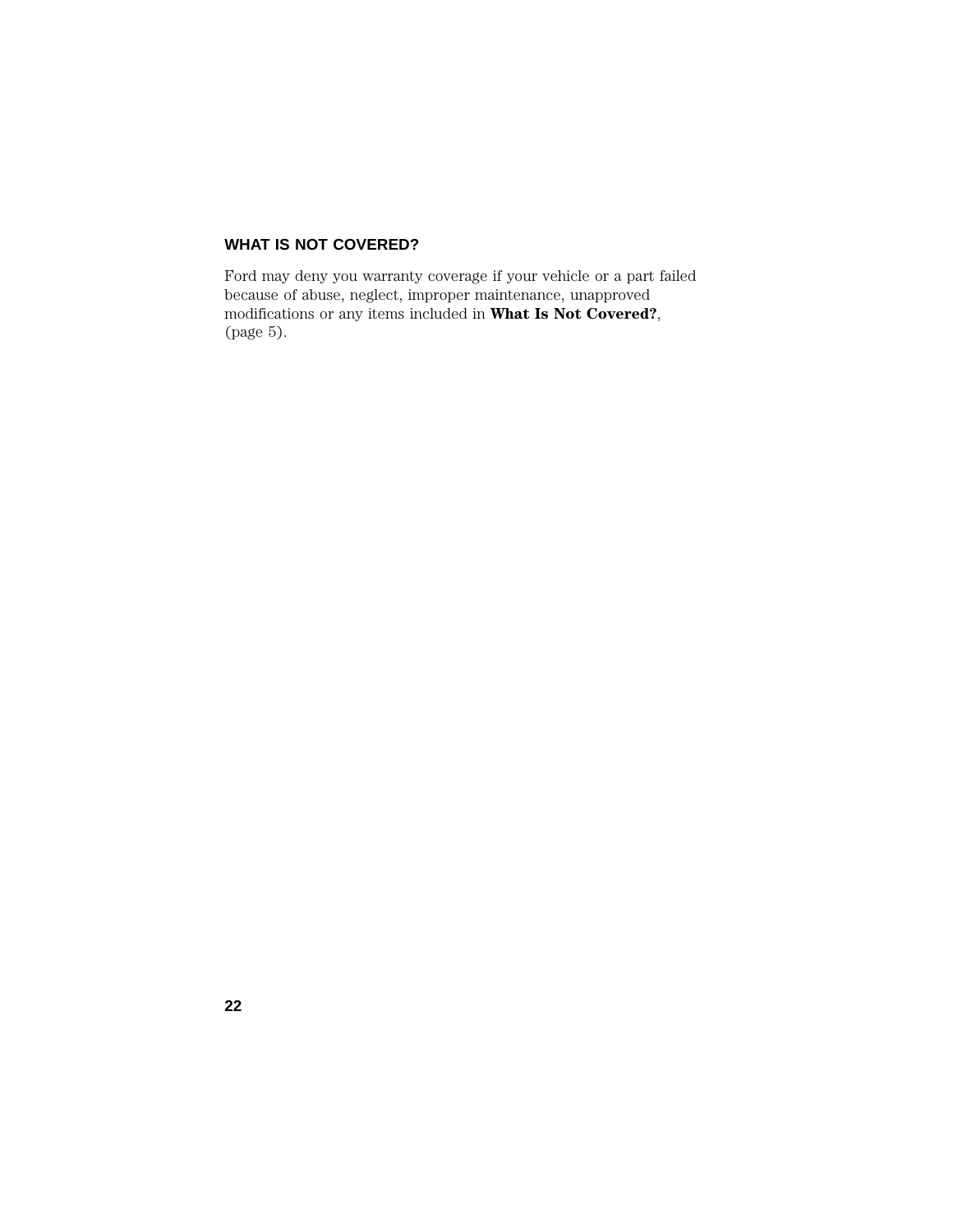## **7. Additional information about your emissions warranty coverage, under Federal and California requirements**

## **HOW DO I GET WARRANTY SERVICE?**

To get service under your emission warranties, take your vehicle to any Ford or Mercury dealer as soon as possible after it has failed an EPA-approved test or a California Smog Check inspection. Be sure to show the dealer the document that says your vehicle has filed the test.

Your dealer will decide whether the repair is covered by the warranty. If there is a question about coverage, the final decision must be made by Ford within 30 days after you bring in your vehicle for repair. (The decision will be made within a shorter time if the law requires you to have the vehicle repaired more quickly in order to avoid additional penalties.) However, your dealer does not have to meet the deadline if you request a delay or agree to a delay, or if the delay is caused by an event for which neither Ford nor your dealer is responsible.

You will be notified by Ford in writing if your claim for warranty coverage is denied. The notice will explain the basis for denying your claim. If you fail to receiver this notice, Ford will perform the warranty repair for free of charge.

## **HOW DO I HANDLE EMERGENCY REPAIRS?**

If your vehicle needs an emergency repair on emission-related parts and a Ford or Mercury dealer is not available - so that you must have covered repairs made by someone other than a Ford or Mercury dealer your Ford or Mercury dealer will reimburse you for the cost of repairs, including diagnosis. Be sure to obtain: (a) the parts that are replaced; and (b) a receipt for the work. Take the parts and receipt to your dealer, who will determine if the repair is covered under warranty.

You should follow the same procedure if a warranted part is not available at your Ford or Mercury dealer within 30 days from the time you first bring your vehicle to your dealer for repairs, and you must go elsewhere for repairs.

Any repair not completed within 30 days also constitutes an emergency, and any equivalent part may be used in an emergency situation. Ford will reimburse you for the repair expenses, not to exceed: (a) the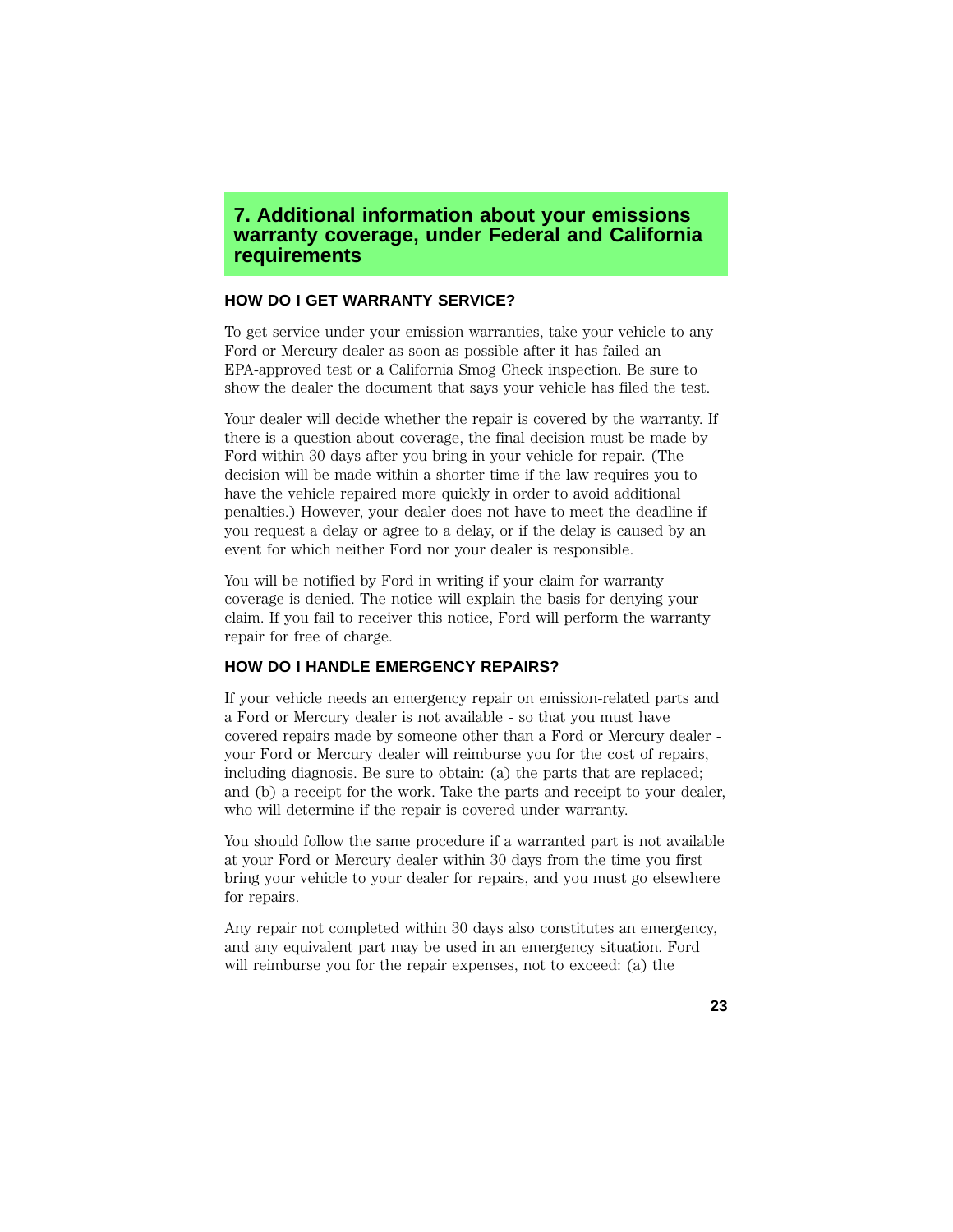manufacturer's suggested retail price for all warranted parts that are replaced; and (b) the labor charges (based on the manufacturer's recommended time allowance for the warranty repair and the geographically appropriate hourly labor rate).

## **WHAT REPLACEMENT PARTS SHOULD I USE?**

Ford recommends that you use genuine Ford replacement parts. However, when you are having non-warranty work done on your vehicle, you may choose to use non-Ford parts.

If you decide to use non-Ford parts. be sure they are equivalent to Ford parts in performance, quality and durability. If you use replacement parts that are not equivalent to Ford parts, your vehicle's emissions control systems may not work as effectively, and you may jeopardize your emission warranty coverage.

## **NOTE: FEDERAL WARRANTY ONLY**

The maintenance, replacement, or repair of emissions control devices or systems, the cost of which is not covered by the warranties, can be performed by any automotive repair establishment or individual using non-Ford parts.

For vehicles within the warranty period, Ford will repair at no cost to the owner, under the Federal Emissions Warranty, covered emission failures caused by properly installed Ford parts or non-Ford parts that have been "certified" by the U.S. Environmental Agency (EPA). Ford is not responsible for the cost of repairing any emission failures caused by non-Ford parts that have not been "certified" by the EPA.

## **PROPER MAINTENANCE PRESERVES YOUR WARRANTY**

If you not maintain your vehicle properly, Ford may have the right to deny you warranty coverage.

To have repairs made under this warranty, you may have you show that you have followed Ford's instructions on properly maintaining and using your vehicle. You will find these instructions in your **Owner Guide** and **Service Guide**. Be sure to save your service receipts and to keep accurate records of all maintenance work.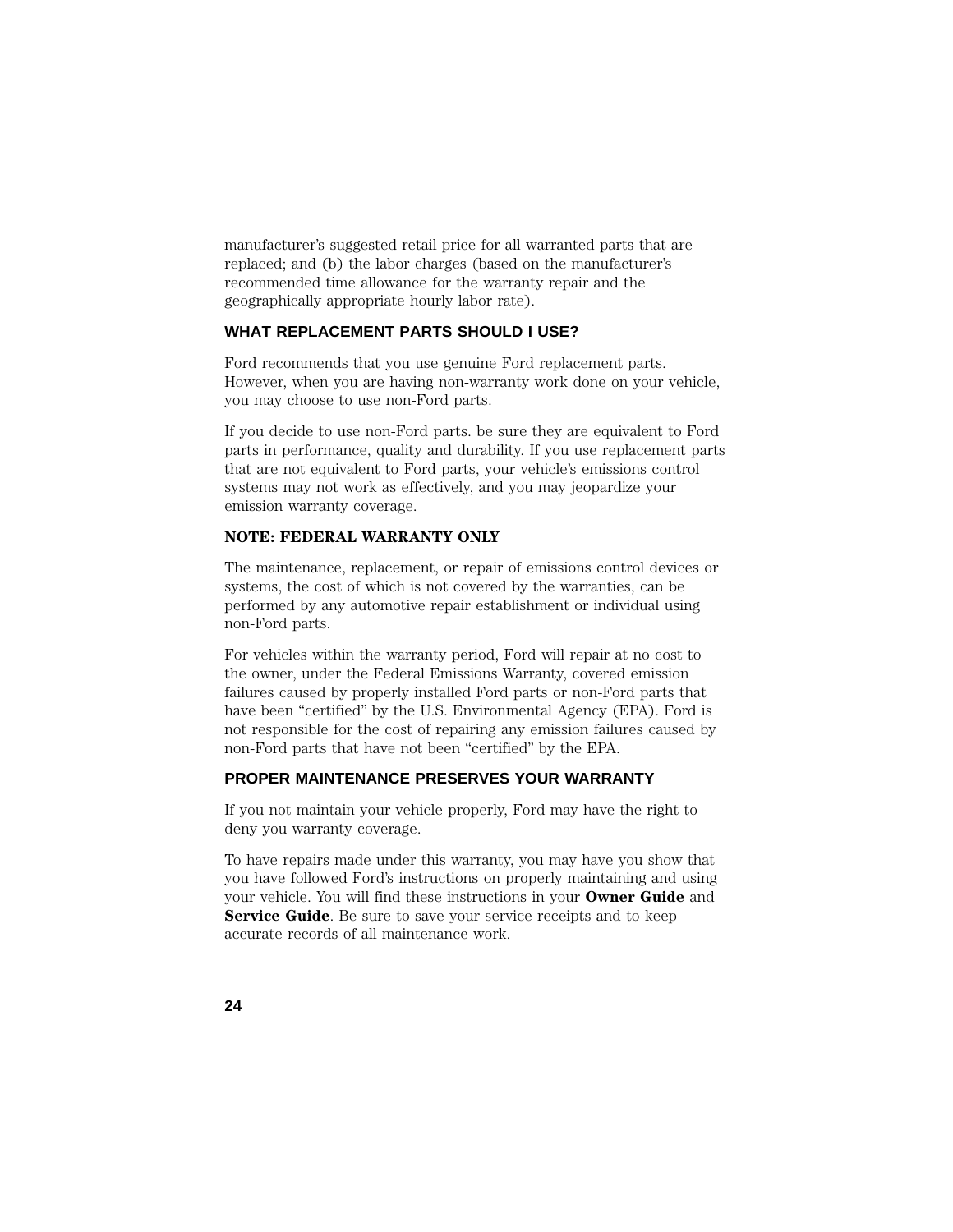If you are not satisfied with the handling of a warranty matter, see **Customer Assistance**, on the inside front cover, and **Dispute Settlement Board**, page 28.

If you need more information about getting service under the Federal Emissions Performance Warranty, or if you want to report what you believe to be violations of the terms of this warranty, you may contact:

**Director, Field Operations & Support Division (6406J) Environmental Protection Agency 401 M Street, S.W. Washington, D.C. 20460**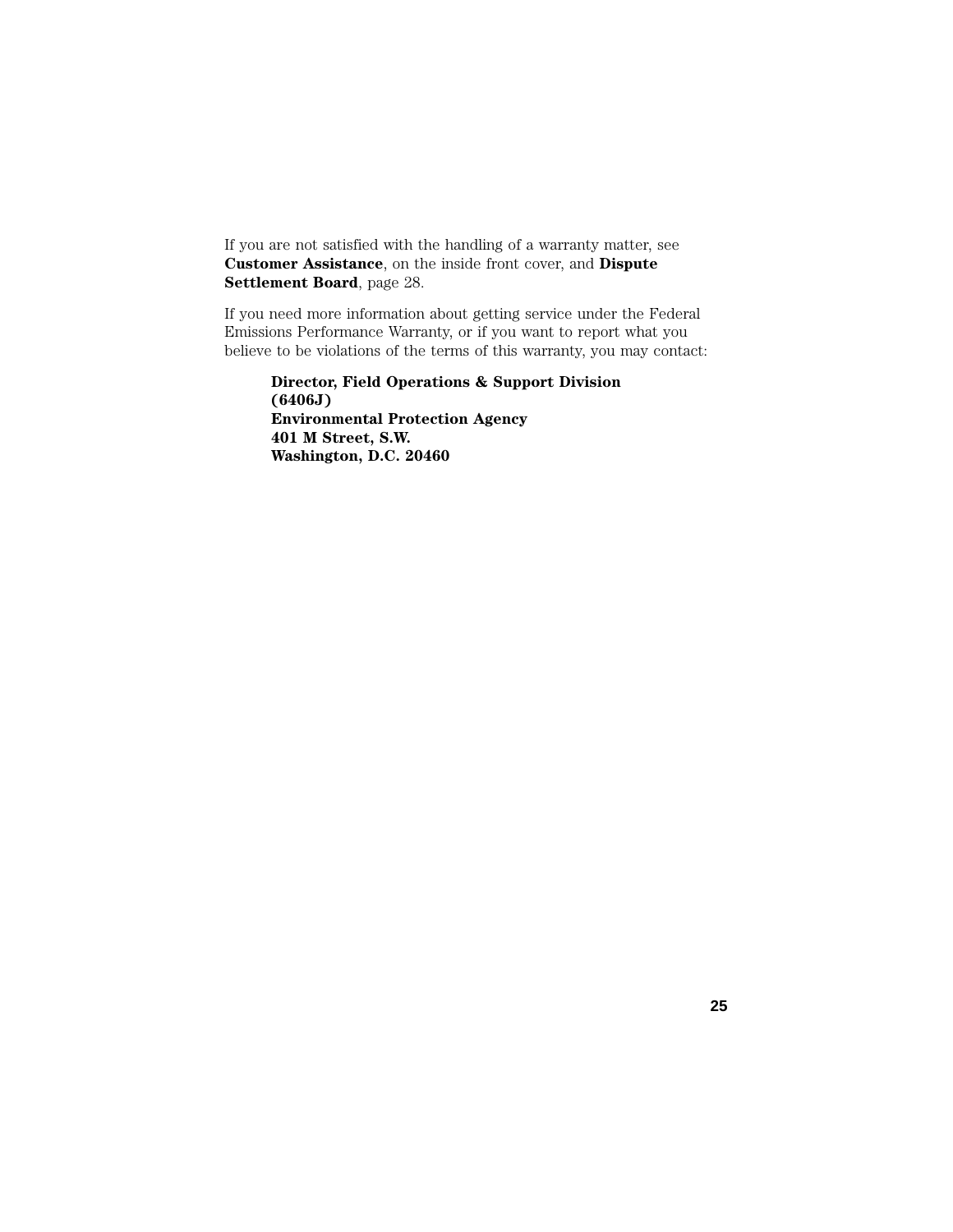# **8. Noise emissions warranty**

### **NOISE EMISSIONS WARRANTY FOR CERTAIN LIGHT TRUCKS**

This warranty applies only to light trucks over 10,000 pounds Gross Vehicle Weight Rating. If you own this type of light truck, and you have not bought it for resale, this warranty gives you specific legal rights. If you have bought this truck as a previously owned vehicle you have these legal rights also.

Ford Motor Company warrants that this vehicle, as manufactured by the company was deigned, built and equipped to conform - at the time it left the control of Ford - with all applicable Noise Control Regulations of the U.S. Environmental Protection Agency.

This warranty covers this vehicle as designed, built and equipped by Ford Motor Company, and is not limited to any particular part, component or system of the vehicle as manufactured by Ford Motor Company.

For the life of the vehicle, this warranty covers defects in design, in assembly or in any part, component, system of the vehicle that - at the time it left control of Ford Motor Company - caused noise emission to exceed Federal standards.

### **THE NOISE EMISSION WARRANTY OBLIGATIONS DO NOT APPLY TO:**

- loss of time, inconvenience, loss of use of the vehicle, commercial loss or other consequential damages.
- any vehicle which is not covered by the U.S. EPA Medium and heavy Trucks Noise Emission Standards (40 C.F.R. Part 205, Subpart B). Among the non-covered vehicles are those lacking a partially or fully enclosed operator's compartment, such as a basic stripped chassis, those having a Gross vehicle Weight Rating of 10,000 pounds or less, and those sold outside the United States and its territories.

To the extent permitted by law, THIS WARRANTY IS EXPRESSLY INSTEAD of any express or implied warranty, condition, or guarantee, agreement or representation, by any person with respect to conformity of this vehicle with the U.S. EPA Noise Control Regulations including, ANY IMPLIED WARRANTY OF MERCHANTABILITY OR FITNESS.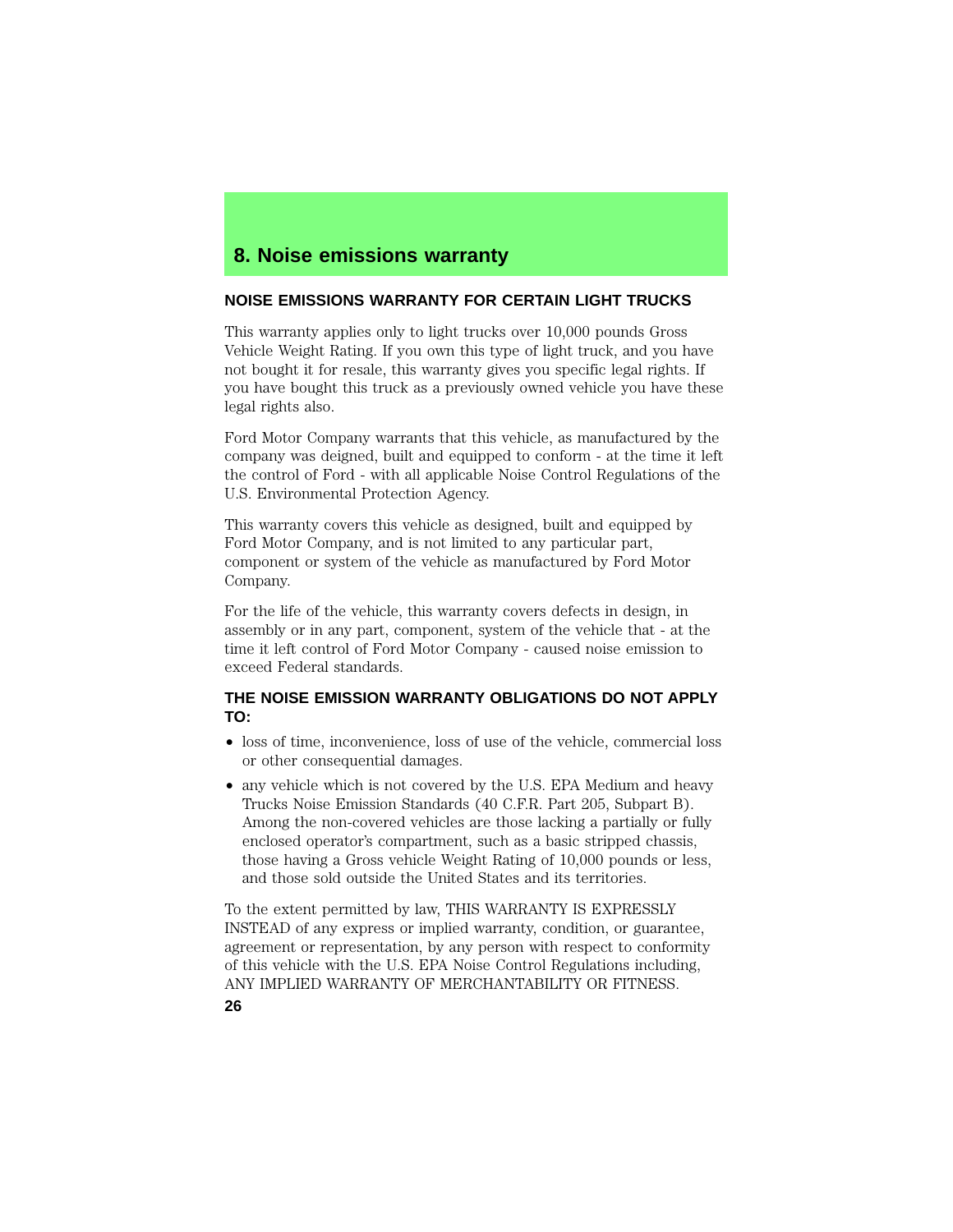# **9. Ford extended service plan**

## **MORE PROTECTION FOR YOUR VEHICLE**

You can get more protection for your new car or light truck by buying a Ford Extended Service Plan (Ford ESP). Ford ESP is the only extended service program with the Ford name on it and the only service contract backed by Ford Motor Company.

Ford ESP is an optional service contract, backed and administered by Ford. It provides:

- protection against repair costs after your Bumper to Bumper Warranty expires; and
- other benefits during the warranty period (such as: reimbursement for rentals; coverage for certain maintenance and wear items).

You may buy Ford ESP from any participating Ford Motor Company dealer. There are several Ford ESP plans available in various time-and-mileage combinations. Each plan can be tailored to fit your own driving needs, including reimbursement for towing and rental.\*

When you purchase Ford ESP, you receive peace-of-mind protection throughout the United States and Canada, provided by a network of more than 5,100 participating Ford Motor Company dealers.

#### **NOTE:** Repairs performed outside the United States and Canada are not eligible for ESP coverage.

This information is subject to change. Ask your dealer for complete details about Ford ESP coverage.

\* In Hawaii, rules vary. See your dealer for details.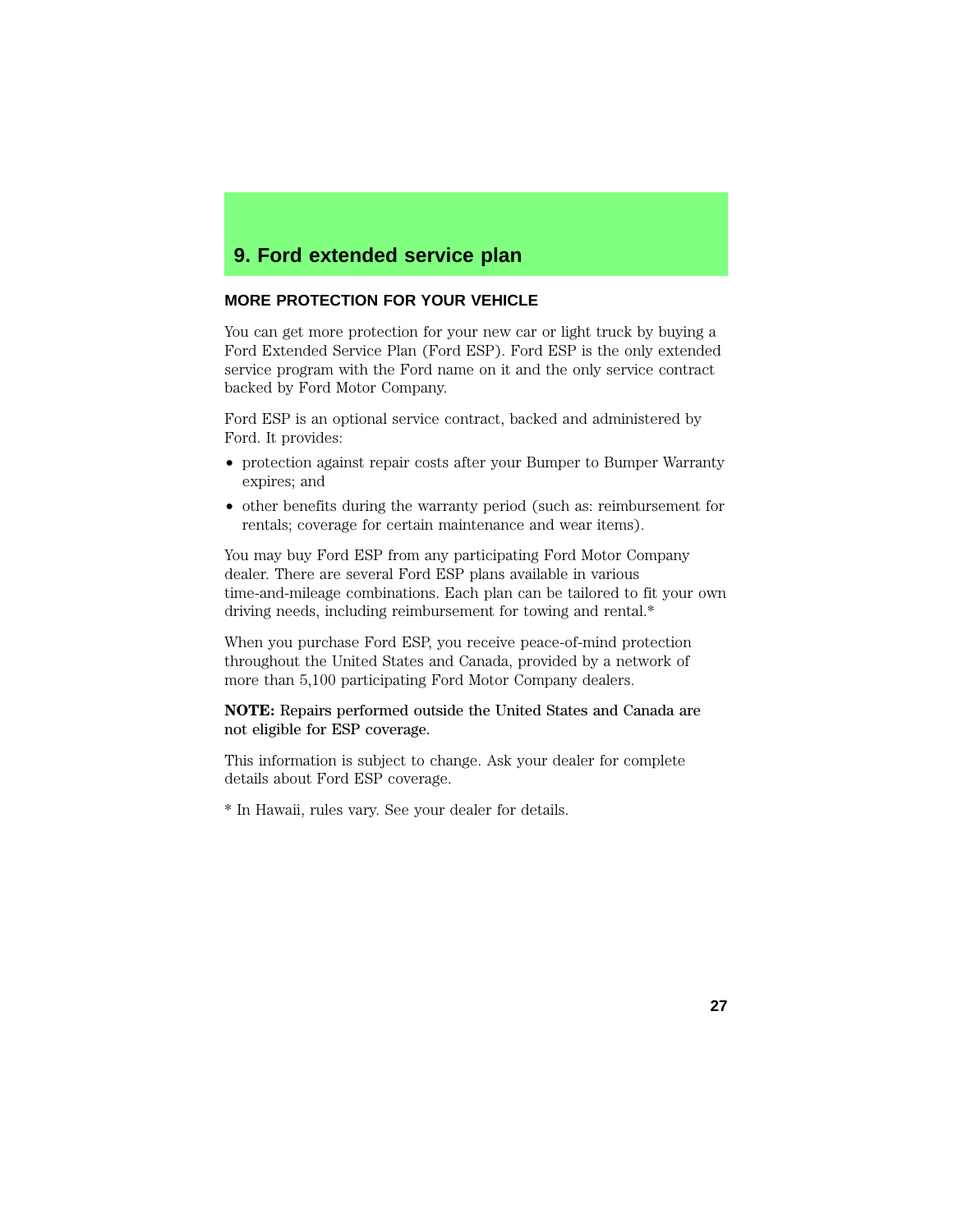## **DO YOU NEED THE DISPUTE SETTLEMENT BOARD?**

Your satisfaction is important to Ford Motor Company and to your dealer. Experience has shown that our customers have been very successful in achieving satisfaction by following the three-step procedure outlined on the outlined on the inside cover of this booklet.

However, if your warranty concern has not been resolved using the three-step procedure, you may be eligible to participate in the Dispute Settlement Board, an informal, alternative process for resolving disputes.

A warranty dispute must be submitted to the Dispute Settlement Board before taking action under the Magnuson-Moss Warranty Act, or to the extent allowed by state law, before pursuing replacement or repurchase remedies provided by certain state laws. This dispute handling procedure is not required prior to enforcing state created rights or other rights which are independent of the Magnuson-Moss Warranty Act or state replacement or repurchase laws.

## **HOW DOES THE BOARD WORK?**

The Dispute Settlement Board offers a voluntary, free, independent process for resolving warranty disputes. You may apply to the Board if you are and eligible owner of a Ford Motor Company vehicle in the United States.

For more details, please refer to your **Customer Assistance Guide**. For a brochure/application, speak to your dealer or write to:

#### **Dispute Settlement Board P.O. Box 5120 Southfield, MI 48086–5120**

**NOTE:** The Dispute Settlement Board program may not be available in all states. For Motor Company reserves the right to change eligibility limitations, modify procedures and discontinue this program at any time without notice and without obligation per applicable state law.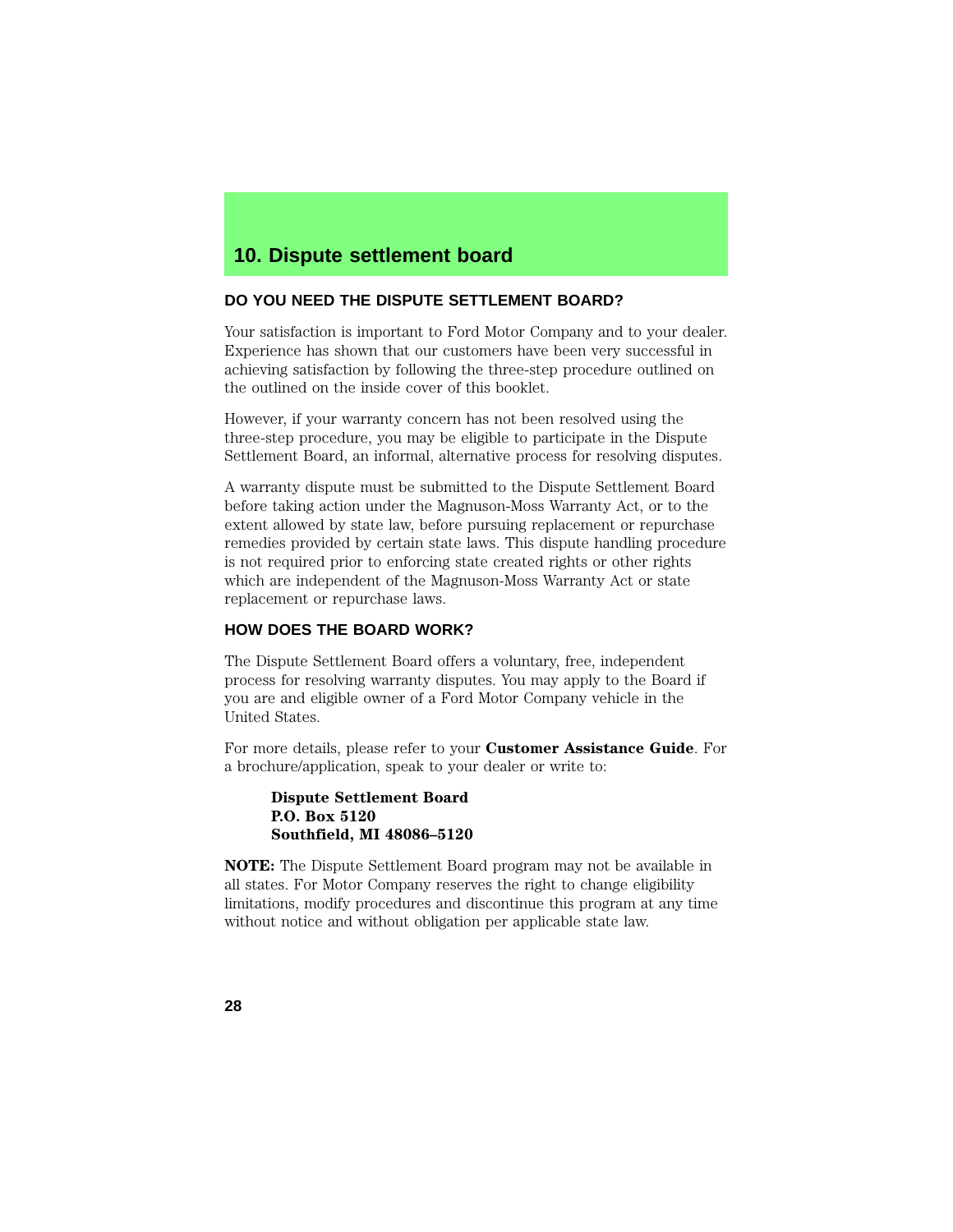# **11. State warranty enforcement laws**

These state laws - sometimes called "lemon laws" - allow owners to receive a replacement vehicle or a refund of the purchase price, under certain circumstances.

To the extent your state law allows, Ford Motor Company requires that you first send us a written notification of any defects or non-conformities that you have experienced with your vehicle. (This will give us the opportunity to make any needed repairs before you pursue the remedies provided by your state's law).

In other states, Ford Motor Company requests that you give us the written notice.

Send your written notification:

**Ford Motor Company Customer Assistance Center 300 Renaissance Center P.O. Box 43360 Detroit, MI 48243**